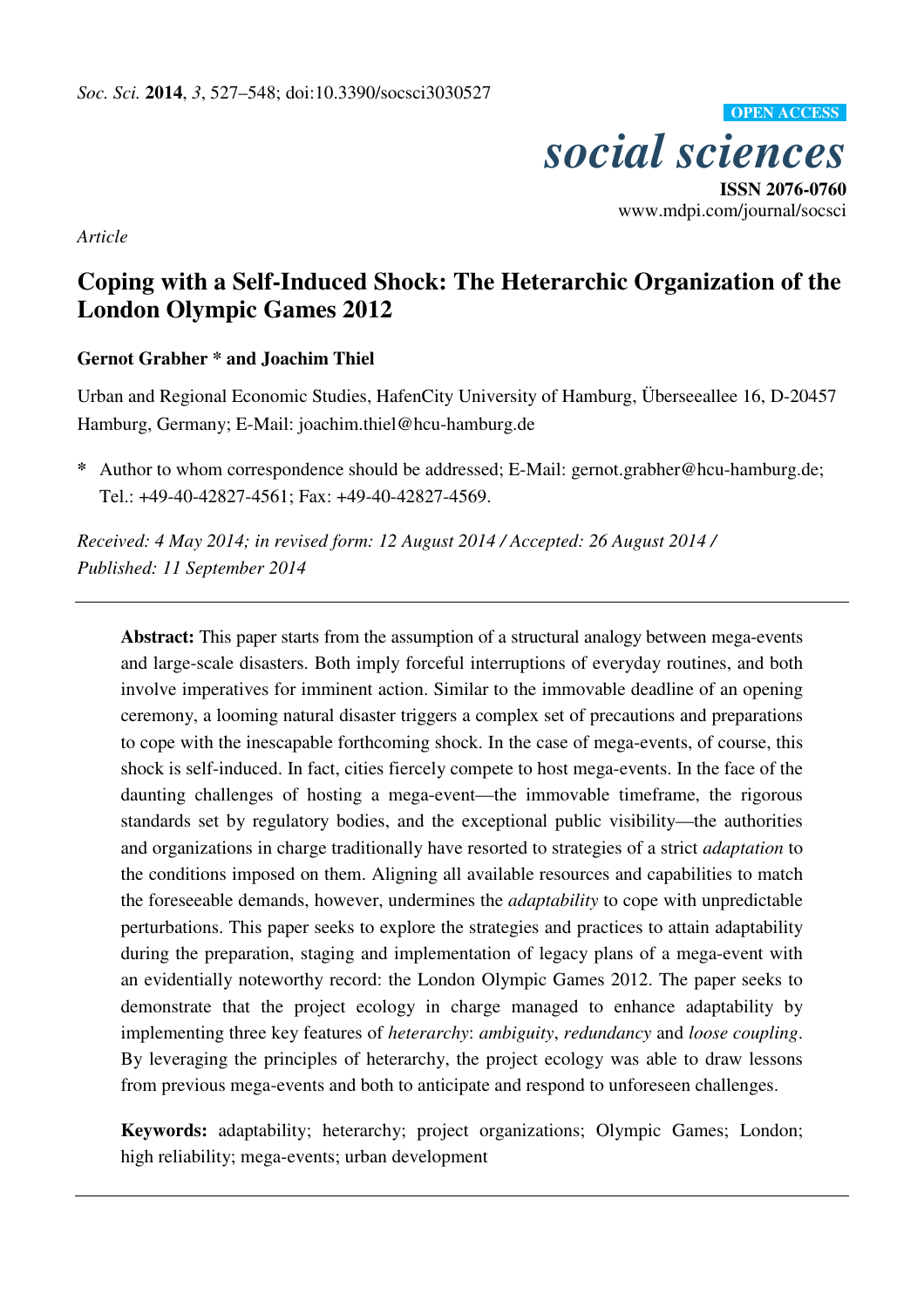### **1. Mega-Events as Self-Induced Shocks?**

"Citius, altius, forties"—faster, higher, stronger. Olympic Games afford the most prestigious arena for raising the bar in sporting competitions. The contest, however, is not restricted to the athletic tournament, but also involves cities that fiercely compete to host "the greatest show on earth". Olympic Games appear as a unique opportunity that holds multiple promises (e.g., [1]). The euphoric celebrations in the cities that have been selected by the International Olympic Committee (IOC) seem to testify that Olympic Games are expected to boost (national) self-esteem, open up prospects of infrastructural improvements and economic benefits, and promise the excitement of staging an event for a truly global audience.

However, beyond the public effervescence and media frenzy, planners and organizers of major events are increasingly alert to a variety of demanding challenges and significant risks [2]. Whereas the public perception is focused on the single event, the involved practitioners are well aware that the record of mega-events has largely been written as a chronicle of planning failures, financial disasters, reputational damages and infrastructural ruins (e.g., [3]). The massive financial burden of staging a mega-event can even exacerbate national economic straits as the debt crises of Greece and Portugal in the aftermath of the 2004 Olympics and the 2004 European Football Championship, respectively, attest to (e.g., [4,5]). Olympic Games put not only capabilities of athletes to a test, but also pose formidable challenges for the host city (and nation).

In fact, the massive disruption, the intervention in the socioeconomic fabric and built environment and the potential long-term damages of mega-events bear resemblance to the impacts of major incidents like natural disasters (e.g., [6]). Similarly to the weather reports on an approaching hurricane, the immovable deadline of an opening ceremony in front of a global audience triggers a complex set of preparations and precautions to cope with the imminent incident. Moreover, mega-events like accidents and disasters are rare, if not singular occurrences for the host places that exhibit a massive shock on the affected cities (and nations). And, like disasters, mega-events turn into "brutal audits" ([7], p. 850) for the involved public authorities and private organizations. By turning "routines" and "response repertoires" of organizations "inside out" ([7], p. 850), these real life tests reveal both strengths and weaknesses in an unstinting fashion.

In the case of mega-events, of course, this shock is *self-induced*. Alluding to the deliberate massive disruptions, mega-event policies have even been likened to "shock and awe-strategies" ([8], p. 753). Unlike in its military origin, however, "the shock is largely not perceived as trauma but as festival and global media spectacle" ([8], p. 753). Organizers, sponsors and audiences expect ever more stunning and overwhelming shows that require ever more complex organizational designs: The Olympic mantra of "citius, altius, fortius" also pertains to the staging of the Olympic Games.

The increasing organizational complexity, however, generates new sources of vulnerability. The escalating complexity of the Olympic Games has by now led to "significant operational and organizational risks" ([9], p. 7). Planning and running the "critical infrastructures" [10] of mega-events resemble the operation of high-risk technologies [11]: tight coupling and non-linear interactions increase the likelihood for small incidents to unfold major accidents. In addition, the "hyperpoliticization" ([10], p. 165) of global events heightens the risk that even small disturbances cause lasting reputational damages.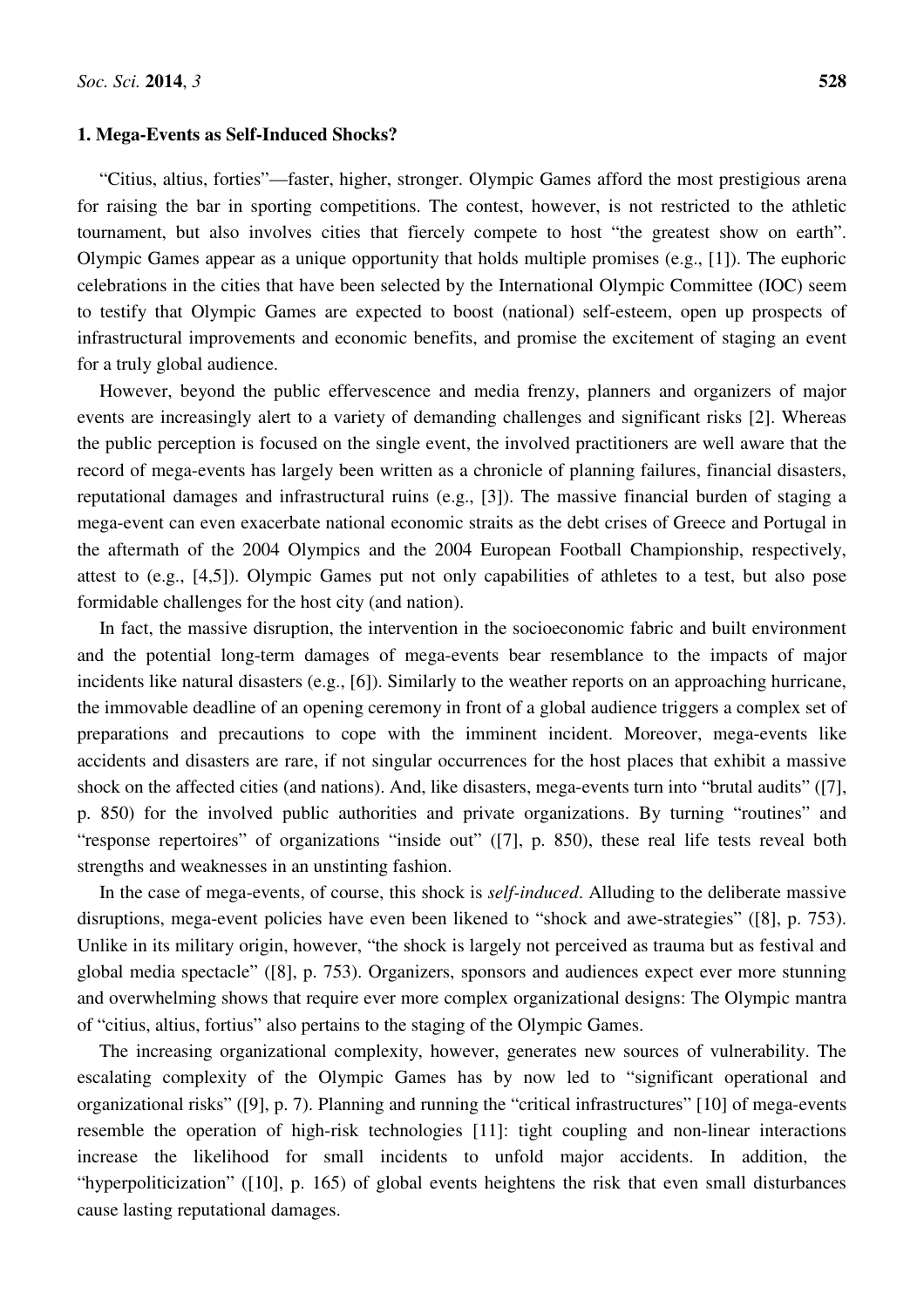l

Conventional approaches to planning and performing a mega-event like the Olympic Games discard rather than appreciate complexity ([12], p. 1991). The immovable timeframe, the rigorous standards and protocols set by regulatory bodies like the IOC which "has an extremely powerful grip on all aspects of the Games"  $([13], p. 8)^1$ , and the exceptional public visibility and political attention traditionally have compelled the authorities and organizations in charge to resort to *hierarchical* approaches to assure a tight grip on involved agencies and stakeholders. Recourse on customary and allegedly proven hierarchical interventions frequently is reinforced by the "threat rigidity effects" [15] of the overwhelming task ahead that short-circuit the search for solutions by falling back on prior beliefs and other modes of "erratic learning" [16].

The almost habitual resort to adapting to daunting and inescapable circumstances in a hierarchical fashion, however, further spirals the vulnerability of the entire venture. By aligning all available resources and capabilities to match foreseeable demands, the public institutions and private organizations lose their ability to cope with unpredictable perturbations that most likely occur over the comparatively long project cycle of Olympic Games. Strict *adaptation* to given conditions, then, undermines *adaptability* to unforeseeable circumstances. Adaptability requires resources and capacities to generate and to perform alternative options in changing conditions ([17], pp. 14–18; [18], p. 534).

This paper seeks to explore the strategies and practices of the institutions and organizations in charge to attain adaptability during the preparation and staging of the London Olympic Games 2012 and the drafting and implementation of the plans for its legacies. The Summer Olympics in the UK capital makes for a pertinent case since they have been acknowledged as remarkably successful in terms of delivering a large-scale construction program, staging a major event and anticipating post-event requirements [19]. The persistent focus on adaptability right from the beginning, however, did not imply to discard hierarchy altogether. Rather, we argue that the entire enterprise was furnished as a *heterarchy* with multiple, tangled and shifting hierarchies ([20]; [21], p. 1120).

More specifically, we shall explore the heterarchic dimensions of the "project ecology" [22–24] of the London Olympic Games. The notion of the project ecology affords a contextualized perspective of this mega-event by extending the view from the temporary organizations that have been assigned the central responsibilities for the event and the legacy, respectively. The concept of the project ecology foregrounds the more permanent context of institutions, corporate ties and personal networks from which these dedicated organizations draw essential resources like legitimization, finance, expertise and control. By extending the focus from the focal project organizations to the project ecology, this contextualized perspective allows to appreciate the immense complexity of preparing and staging the event and implementing plans for the post-event legacies.

The paper proceeds in four steps. After briefly engaging with the origins, applications and key attributes of the notion of heterarchy in chapter 2, we shall examine the implementation of heterarchy in the London Games project ecology in chapter 3. In particular, we will scrutinize the realization of the three emblematic features of heterarchy: *ambiguity*, *redundancy* and *loose coupling* [17]. However, rather than praising heterarchy as yet another universally applicable master paradigm, we also reveal the

<sup>&</sup>lt;sup>1</sup> At the same time, though, the IOC is confined to control "at a distance" which imposes also significant "limits of governing" [14].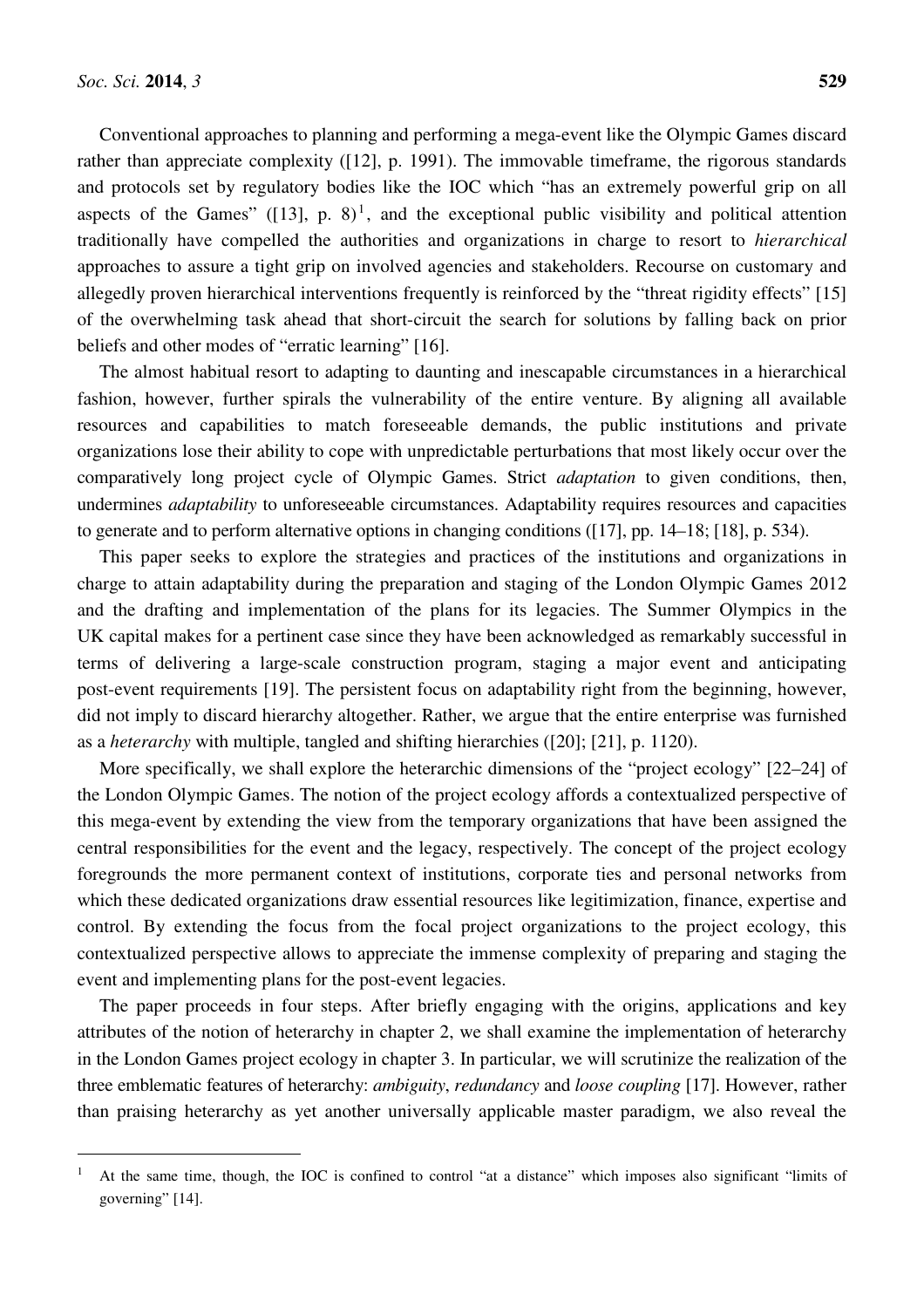limitations and trade-offs of heterarchic organizations in chapter 4. Finally, in chapter 5 we contemplate the question whether and to what extent the adaptability of the project ecology translates into an enhanced adaptability of the host city. In other words, did the self-induced shock therapy that aimed at reducing vulnerability by leveraging the action-generating capacities of a mega-event work?

The paper builds on a two-year research project (February 2012 to February 2014) on the strategies and practices of the project ecology of the London Games aimed at learning from past events and anticipating the post-event urban development<sup>2</sup>. Thirty-five semi-structured interviews with senior managers and professional experts have been conducted. The majority of the interviews took place in the period directly before and after the event itself (April 2012 and September 2012). Questions explored both the specific features (e.g., structures, processes, tools, strategies) of the temporary dedicated project organizations that constituted the core of the project ecology as well as the longer term context of public institutions (e.g., local and national administrative authorities and sports associations), private organizations (e.g., construction and consultancy firms), personal networks and individual career trajectories that afforded key sources of legitimization, finance, expertise and control. The recorded interviews were transcribed verbatim. Together with the thorough examination of the publicly available policy documents, the content analysis of the transcripts provides the main empirical basis for the following pages.

# **2. Heterarchy: The Organization of Adaptability**

## *2.1. Origins and Diffusion*

l

While seemingly related concepts like "hierarchy', "autarchy" or "anarchy" have long entered the standard lexicon of a broad spectrum of academic disciplines ( $[25]$ , p. 64), the notion of heterarchy<sup>3</sup> is a more recent addition to the vocabulary of the natural and social sciences. Heterarchy was first employed in a modern context in the neurological research of McCulloch (1945) [26]. He demonstrated that the brain, while reasonably ordered, is not organized as a hierarchy but as a "heterarchy of values determined by the topology of nervous nets" ([26], p. 89). The heterarchic organization is the source of the brain's flexibility to re-order values as circumstances change and explains, for example, why SUV owners might greatly value nature while at the same time endangering it ([27], p. 42). These insights were taken up in research on artificial intelligence and in computer design [28] to denote an organization of computer sub-routines as heterarchical that can call one another. Subsequently, the notion of heterarchy has been taken up in mathematics [20] and cybernetics [21], and from there it fed back to the computational modeling of the brain ([29], p. 29).

More recently, the diffusion of the notion of heterarchy into ever more social science fields gained momentum. In archaeology, the notion has been employed to conceptualize urban settlements in which "relations between subgroups are those not of coercion and control but of separate but linked, overlapping yet competing spheres of authority" ([30], p. 22). The concept also proved useful to

<sup>2</sup> Funding of the research project by the German Research Foundation (DFG GR 1913/9–1) is gratefully acknowledged.

<sup>3</sup> Tracing the notion back to its etymological roots, the term heterarchy combines the Greek *archon* (ruler) with the prefix *hetero* (variety or the other) and refers to "multiple rule" [25].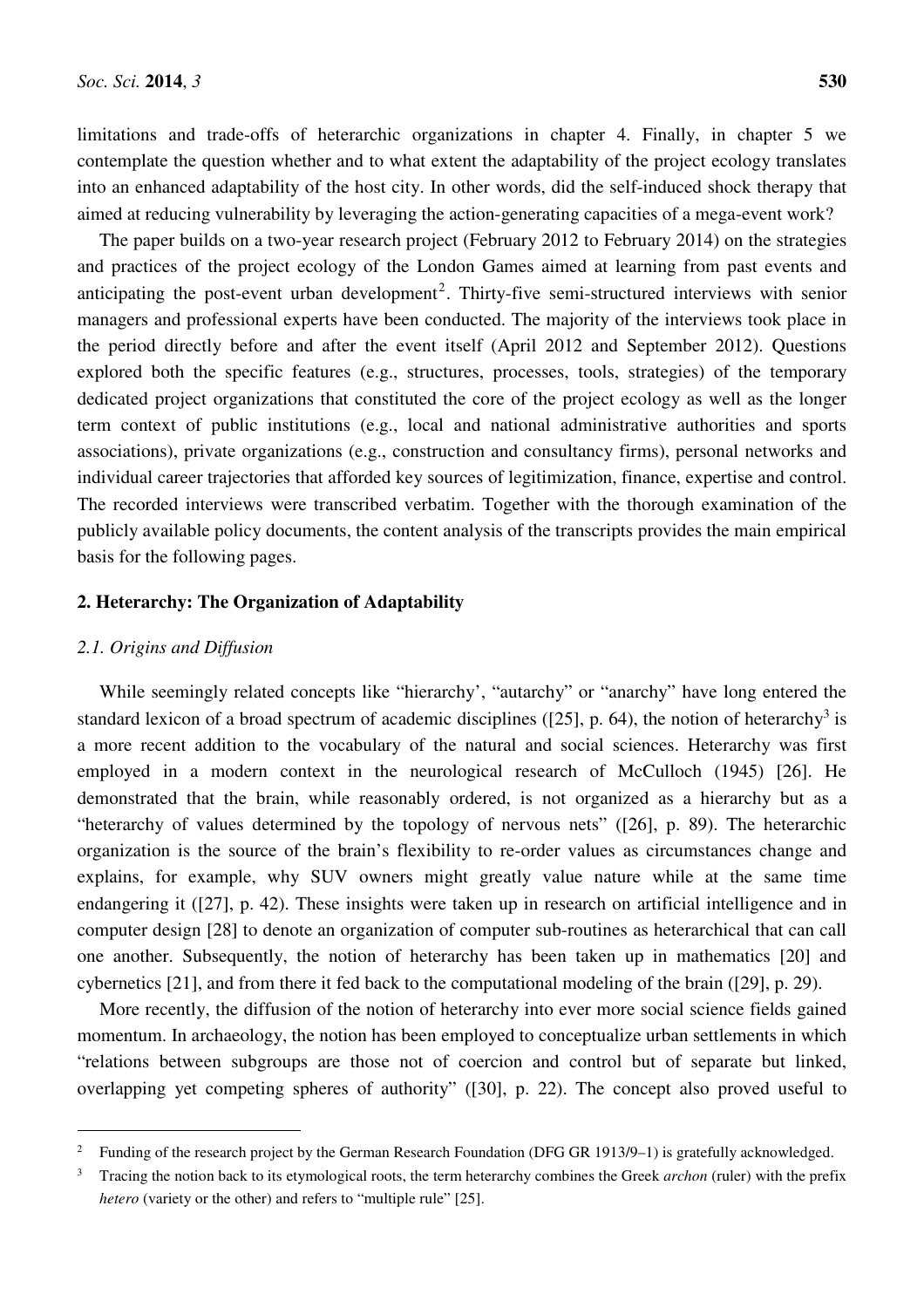differentiate ordering principles in international relations [25] as well as in law studies to tackle the apparent paradox that the absence of hierarchy of legal authority in the European Union, for example, does not result in chaos, but constitutes a system of order [31]. Management scholars have referred to heterarchy to apprehend the power struggles between corporate headquarters and subsidiary management in multinational corporations [32,33], and geographers along similar lines interpret global corporate networks in terms of heterarchy [34]. Despite the diverse range of applications, though, "definitions of heterarchy are remarkably consistent across disciplines" ([35], p. 468), converging towards the original understanding of heterarchy as a system with multiple, tangled and shifting hierarchies *(*[20]; [21], p. 1120).

#### *2.2. Organizational Interpretations*

Most instructive for exploring the project ecology of a mega-event like Olympic Games are applications of the concept on the level of concrete organizations. For Stark, heterarchy "represents an organizational form of distributed intelligence in which units are laterally accountable according to diverse principles of evaluation" ([29], p. 19). Heterarchic organizations "embark on radical decentralization" of responsibilities for innovation and change ([29], p. 21). By increasing "interdependencies between divisions, departments and work teams" ([29], p. 21), organizational heterarchy implicates the "rampant interactional complexity" ([36], p. 381) of richly networked structures. And yet, organizational heterarchy must not be conflated with "bottom-up" processes of self-organization, but typically evolves from the interrelation of "bottom-up" and "top-down" processes ([37], p. 23). Analogous to the heterarchy of values provided by the topology of nervous nets of the brain [26], the specific structural ordering principle of organizational heterarchy is based on multiple "performance criteria and […] evaluative principles" ([29], p. 24) that account for the organizational flexibility to re-order values in response to changing circumstances. Heterarchy is not simply "what lies 'between' single-hierarchy and autarchy" but rather a "multidimensional" ([25], p. 70) "organized dissonance" ([29], p. 27).

Synthesizing key arguments of the reviewed debates, heterarchic organizations seem to feature three structural ordering principles [17,18,29,38]. First, the active rivalry of different performance criteria cultivates a tolerance of *ambiguity,* a most effective antidote against a tunnel vision that restricts the perception of warning signals of potential disturbances*.* By producing and preserving a "generative *redundancy* of difference" ([29], p. 27 emphasis added), heterarchic organizations, second, have an extensive pool for alternative options at their disposal. Finally, the *loose coupling* of the sub-units in organizational heterarchies prevents that minor incidents turn into major disasters and encourage decentralized learning (and forgetting). These features mark the difference between organizational capacities that enable *adaptation* to present circumstances and organizational resources and competencies that facilitate *adaptability* to unknown futures [17,39].

### **3. London Olympics 2012: Success through Heterarchy?**

The public perception of the London Games was remarkably positive, concerning both the fact that venues and infrastructures were completed in time and under budget and the impeccable execution of the Olympic event itself. London, it seemed, had set a new benchmark in how to deliver Olympic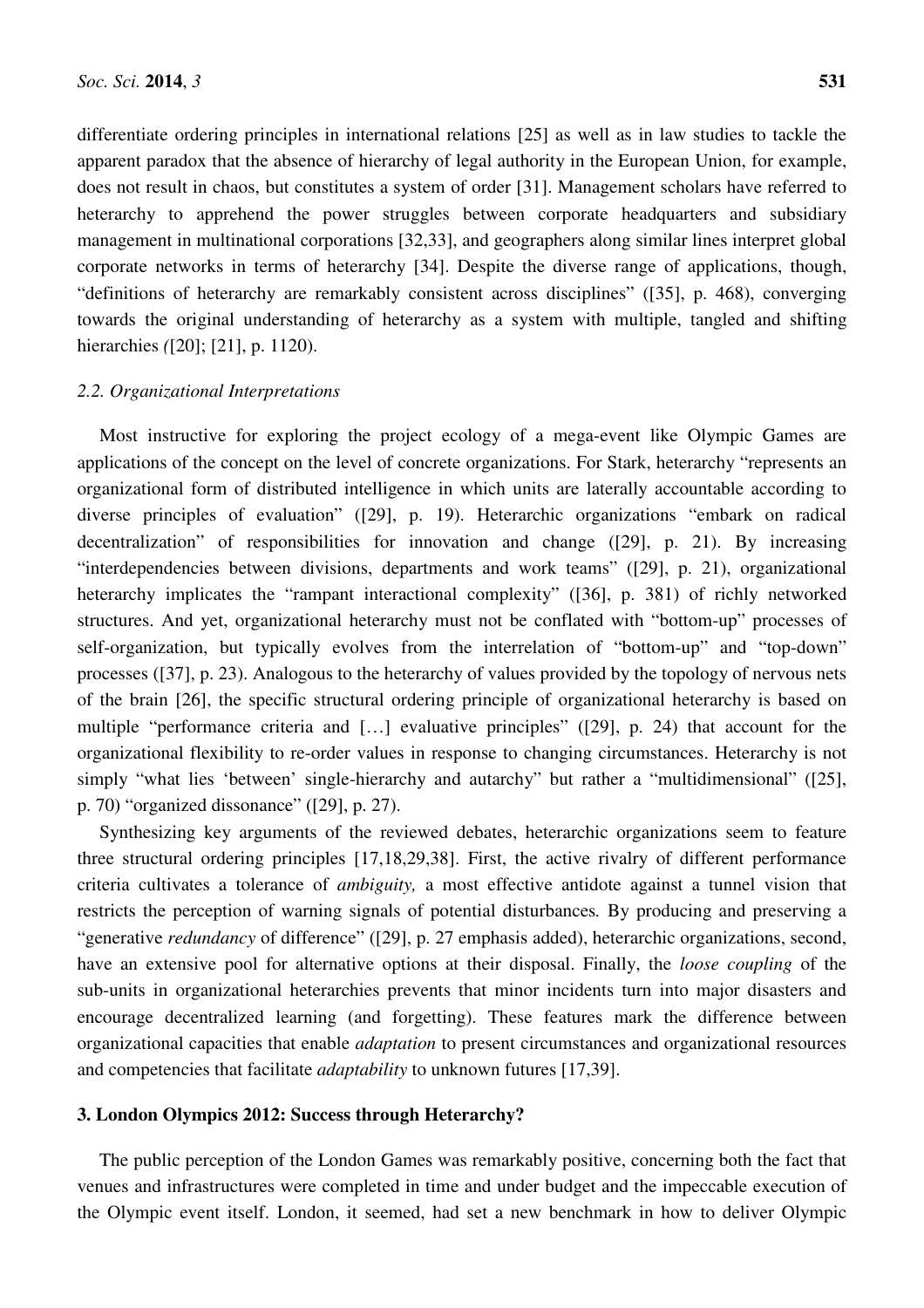Games without the negative concomitants of exorbitant costs, abandoned venues or political protest. The Olympic Games' positive reputation even disguised the bad memories of earlier discussions that had taken place after the budget had increased in 2007 to almost four times of the estimated cost of the bid document [40].<sup>4</sup> Even the publication of a prominent study at the eve of the Games that proclaimed the London Olympics were "on track to be the most costly Games ever" [41] could not spoil the feel-good atmosphere in London and the UK during and after the event.

One reason for the positive perception might simply have been relief, as the success was generally considered as a surprise. The record of failed major construction projects in the UK during the last decades, the near collapse of London's public transport during the Queen's Jubilee and the inability of the appointed security company to fulfill its contract, which made headlines just before the Olympic Games, added to the skepticism of the general public about how the city eventually would perform.

In the light of the record of disasters of previous mega-projects in the UK and all over the world, London's success therefore indeed was unlikely. Yet, this unlikely success story, we maintain, can also be written as the result of a deliberate process of learning from the disasters elsewhere and of systematically applying the results of this learning process in the strategies and practices of the London Games project ecology. In a more conceptual reading, then, the success of London Games can be ascribed to a conscious attempt to augment the adaptability of the project ecology by implementing the three core features of heterarchy—ambiguity, redundancy and lose coupling—during the entire project cycle.

# *3.1. Ambiguity: Dissonance as Resource*

Major events, and particularly Olympic Games, are never realized just for their own sake. On the contrary, from the perspective of host cities, the prospect of exploiting the catalytic power of the event for other agendas constitutes one of the main motivations to bid. In addition, a broad spectrum of stakeholders, special interest groups, associations and lobbyists seek to leverage the public and political attention of the Olympic Games for their objectives, ranging from the marketing interests of global sponsors to the London Citizens' attempt to campaign for affordable housing [42].

# 3.1.1. Goal Ambiguity

l

Since Barcelona successfully instrumentalized the Olympic Games of 1992 to boost its ambitious urban regeneration plans, comprehensive urban development objectives have become chief ingredients of bidding and hosting strategies. This turn was also supported by a reorientation of IOC policies that placed a stronger emphasis on the positive "legacy" Olympic Games should leave behind in the host cities [43].

However, the double objective of staging a (temporary) event and achieving (lasting) urban regeneration naturally involves conflicting imperatives. Host cities so far have tended to solve the inherent contradictions by proceeding on the assumption of the catalytic potential of mega-events and taking the legacy, quasi as an automatic by-product, for granted. Yet, in practice, the short-term

<sup>4</sup> It was the adjusted budget, of course, that later became the benchmark for the positive appraisal of the Olympic Games.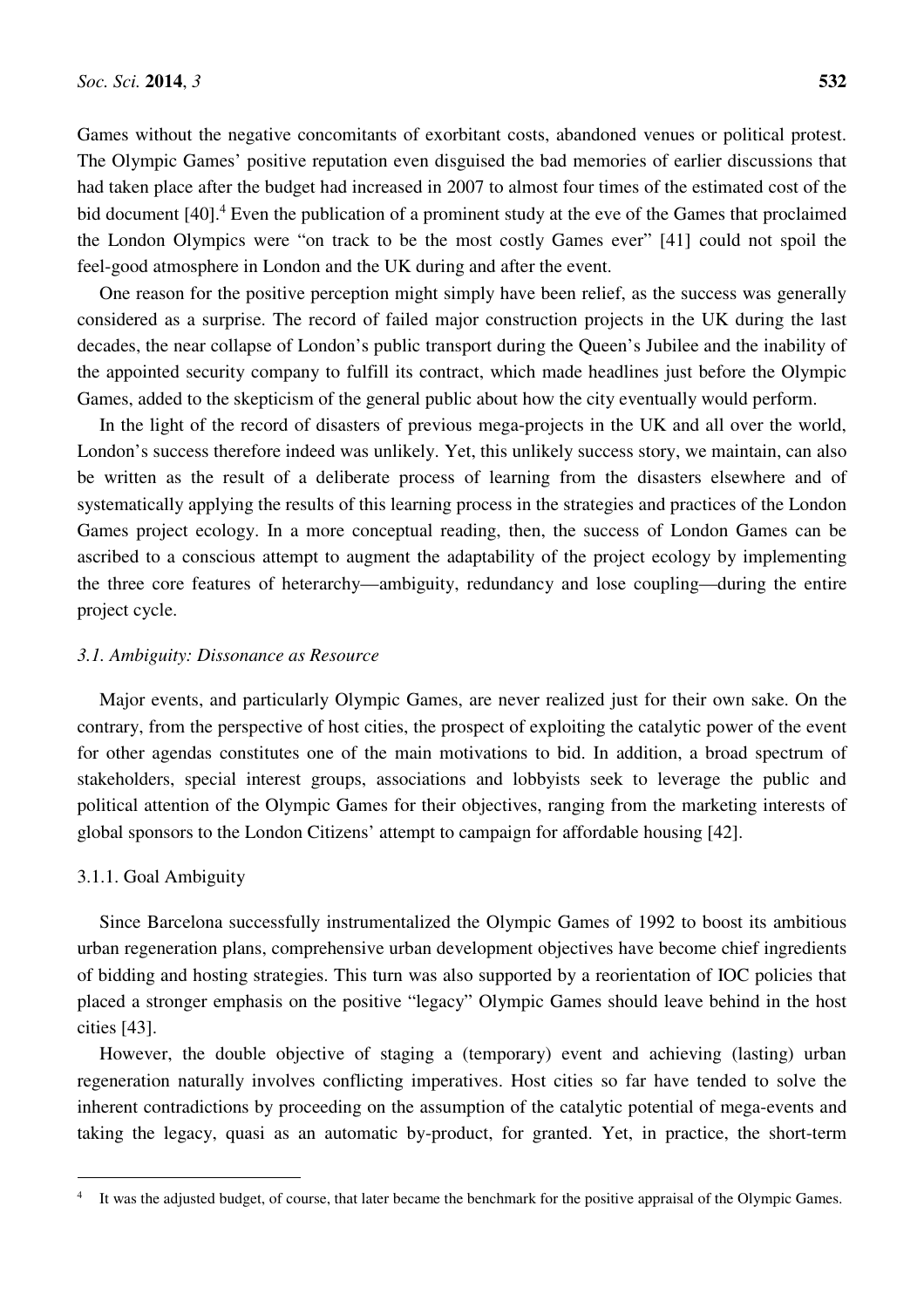urgencies of the event, particularly the need to mitigate "reputational risks" [2] caused by delays in venue and infrastructure construction or failure in meeting IOC standards, for example, tended to dominate all other agendas ([44,45]; [46], p. 6; [47], p. 3). Legacy plans thereby often expressed hardly more than wishful thinking and, in the post-Games period, not only had to start again from scratch but also were severely limited in scope by the massive 'sunk costs' the Olympic venues had already incurred [48].

The strategy for the London Games fundamentally differed from this routine and systematically sought to keep the conflicting objectives in balance. The political rhetoric in the run-up to the Olympic Games as well as the language of the design strategy for the Olympic Park even symbolically prioritized the regeneration agenda with the maxim "Design for the legacy, adapt for the Games" ([49], p. 9). Still, the organizational make-up reflected an institutionalization of the conflicting imperatives on several levels: In terms of *organization* two separate bodies were set up, the Olympic Delivery Authority (ODA) in 2006, in charge of the Olympics construction program, and the Olympic Park Legacy Company (OPLC), later the London Legacy Development Corporation (LLDC), the landowner responsible for the development and commercialization of the site after the Olympic Games.

Regarding the *process*, ODA's master planning for the Olympic Park in Stratford started in 2007 with three plan documents, one implementing the Games imperatives, a second that anticipated the transformation of the site after the Olympic Games, and a third one that provided an "indicative legacy" delineating the "maximum capacities" for the long term legacy use  $(PRL3)^5$ . As soon as the OPLC had been established it began to draft the subsequent master plan that would outline the framework for the long-term development, including the detailed street layout and building typologies.

In the phase of *implementation*, the construction during the run-up to the Olympic Games already considered the capacities of the indicative legacy for public utilities. In turn, all facilities solely needed during the period of the Olympic Games were set up on a temporary base: Avoiding "white elephants" became a chief mantra<sup>6</sup>. Planning and building the Olympic Park for the London Games, then, was a simultaneous enterprise to stage an event and to make provisions for an enduring legacy, and the possible disputes were managed within the structures and practices of the involved organizations.

However, even if all reasonable precautions have been taken to keep the conflicting goals through a respective organizational layout, planning process and material implementation in balance, it remains to be seen if both aims eventually will be achieved. For one, event and legacy involve different types of accountabilities. While successful Olympic Games can be attributed to a clearly definable group of actors, the long-term development of an extended urban area is shaped by a plethora of individuals, groups, organizations and institutions with different interests. Moreover, incentives for both policymakers and managers favor short-term success (e.g., [50]), and the fickleness of public attention [51] suggests that public pressure for a long-term project most likely will dwindle.

l

<sup>5</sup> For the interview code, please see appendix.

<sup>6</sup> This mantra was enacted, amongst others, in the numerous public presentations of members of the ODA and the OPLC that regularly started with a picture of the derelict swimming pool of the Athens Olympic Games 2004.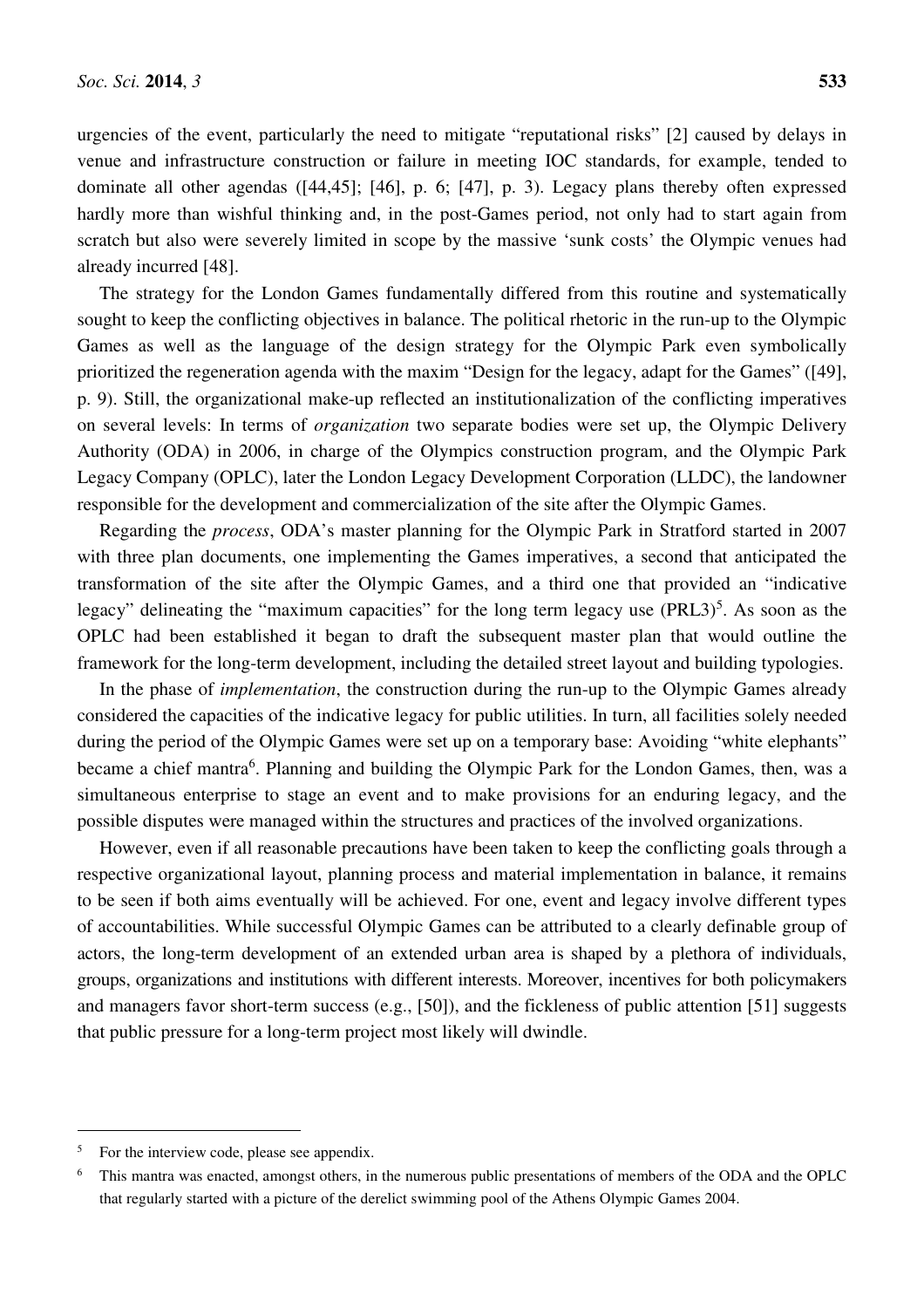# 3.1.2. Multiplicity of Evaluative Principles

The simultaneous pursuit of delivering a successful mega-event and achieving lasting transformation of the East of London presumably was the principle instance for balancing rather than suppressing ambiguity in the London Olympics Construction Programme. Tolerance of ambiguity, however, pervaded the entire enterprise. Performance within the program itself, for example, was not only evaluated according to the standard key performance indicators (KPIs) of project management—time, cost and quality—but also to six additional "priority themes" [52]:

- health and safety;
- ustainability;
- equality and inclusion;
- **employment and skills;**
- legacy;
- design and accessibility.

For each of these themes the ODA devised a strategy, set target values and also assigned responsibilities and structured processes. The targets were non-negotiable and even shaped the procurement process [53]. However, it was up to the contractors to decide *how* to achieve the set targets ([19], p. 6). The goals of the six priority themes, in general, were accomplished.

Although the standard project management literature glorifies the virtues of lucid and unequivocal targets and responsibilities as preconditions for project success, the multiplicity of evaluative principles did not undermine the traditional performance indicators. Rather to the contrary, the goal ambiguity benefitted the adaptability of the entire project ecology for three reasons: First, the multiplicity of targets created new arenas for rivalry between projects and thereby also multiplied the stimuli for the ambition of project teams, for example, "to be the first major venue built on site" or to create "a standing award winning venue" (PL1). Second, goal ambiguity induced positive feedback loops between different principles that in a standard goal hierarchy would have remained undetected and unexplored. The target of recycling and re-using more than 90% of the demolition material on site, to name just one example, yielded unexpected cost and time saving effects (EC2). In a sense, then, the ambiguity of evaluative principles produced "generative friction" [29] that enhanced the search for novel solutions. Third, and on a rather general level, the appreciation of ambiguities and paradoxes strengthened the "immune system" ([54], p. 185) of the entire venture: divergent perspectives afforded a broader set of assumptions and sensitized to a greater variety of options ([55], p. 42), and contradictory signals were not suppressed in favor of consistent but misleading interpretations ([18], p. 538).

# *3.2. Redundancy: The Merits of Waste*

The creation of redundancy, in a sense, is a standard response to increasing risks and uncertainty. The provision of additional just-in-case resources and capacities amplifies the adaptability to unexpected disturbances. The project ecology of the London Games, we maintain, also incorporated implementations of redundancies beyond the standard engineering approach to provide for excess resources [17].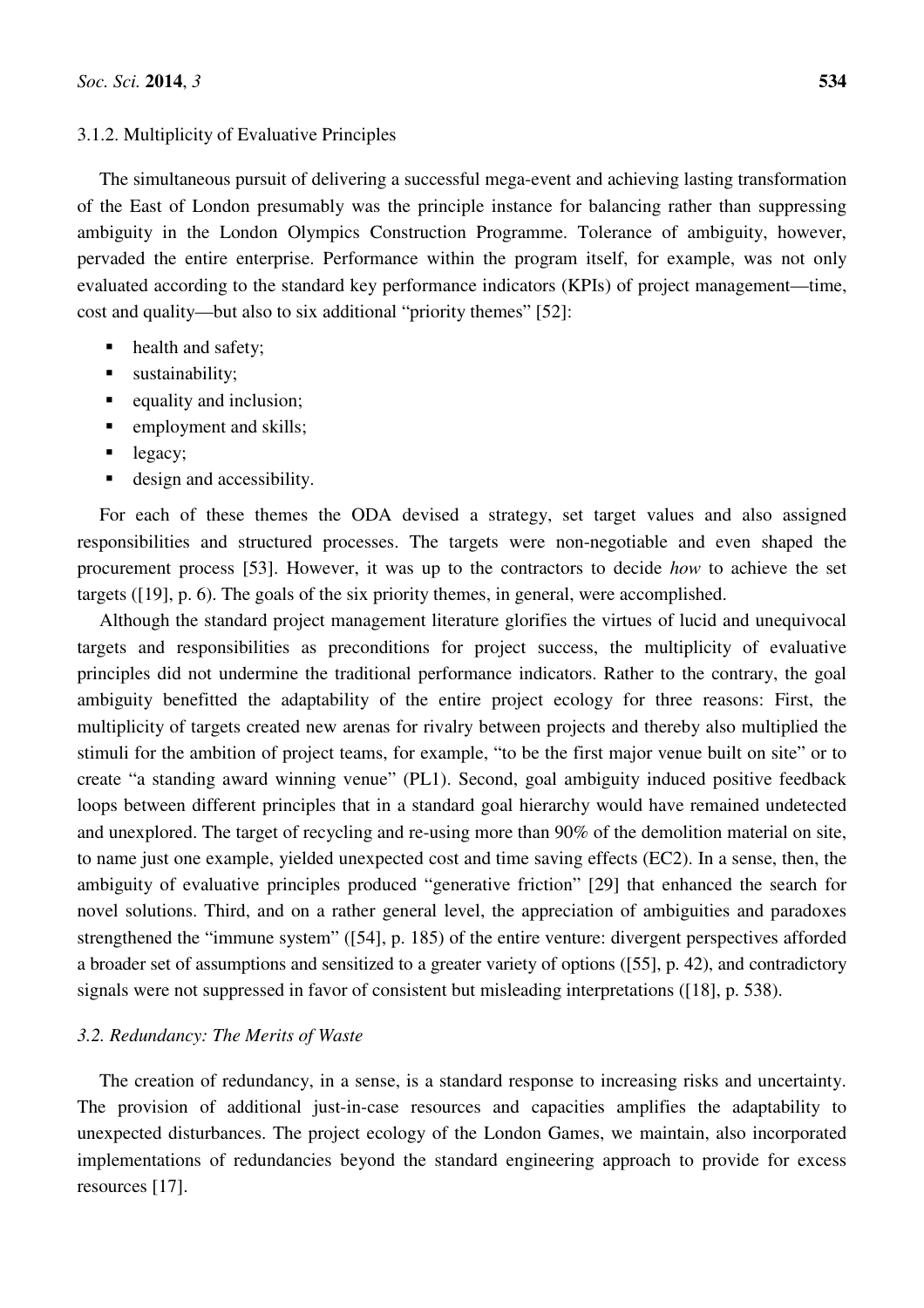# 3.2.1. Cognitive Redundancy

Adaptability requires a mindset that evades a tunneling of the course of action into a narrow cognitive frame, but is sensitive to alternative options ([12], p. 1995). In the London case, this openness to variation was a *leitmotif* of the organizational culture, despite the definite time frame and budget restrictions. More specifically, a built-in skepticism, a widely shared "acceptance that things can go wrong" (PRL4), permeated the entire project ecology. This sense of "preparedness" [56,57] resonates with the "preoccupation with failure" that Weick *et al.* [55] regard as a key cognitive predisposition in high-reliability organizations. The skeptical attitude and "prideful wariness" [55] was reinforced by a "no-surprise" (PRL2) and "no-blame-culture" (EL3). Commitment to "put the issues on the table" (PRL4) was rewarded and accelerated individual advancement within the organization [55]. The use of a particular contract format  $(NEC)^7$  that involved an "early warning" scheme (PRL4, EL3) helped to disseminate this "open and collaborative approach" throughout the entire endeavor ([19], p. 8).

Alternative options were also actively explored throughout the entire construction program. Whenever specific solutions or more general changes of the course of action were required, "time was taken to identify, explore and evaluate options so as to work towards a 'best solution'". This "optioneering" ([19], p. 4) was particularly relevant in the so-called "dig, demolish, design" period between 2006 and 2008. During that time the work process resembled the idea of "simultaneous engineering" [58]: internal processes were developed; the program baseline was written, along with the final cost calculation; the design strategy and master plan were drafted; the operational time frames were conceived by the Organization Committee (LOCOG); and the preparatory works started. Each of these activities produced new information that cascaded as new constraints and preconditions onto the other activities, potentially opening up a range of new options (PRL2). Even during the design and construction of single projects new solutions arose, for example for the roof construction of the Velodrome. Although a cable structure initially had been dismissed as too expensive, it eventually has been given preference to a steel-concrete construction since it proved to save time reducing, in turn, overall costs (PRL1).

Optioneering also took place pre-emptively by means of "artificial learning" schemes ([50], p. 237). When the financial crisis hit the construction program in 2008, members of the contract and risk management team of the ODA and the private delivery partner  $CLM<sup>8</sup>$  undertook "a kind of war game simulation" by posing questions of the sort: "If Monday morning your main steel work supplier would have gone insolvent, [...] what would you gonna do?" (PRL4). The result of this exercise was the creation of an insolvency management strategy for the entire program.

Cognitive redundancy also involves a phenomenon that Weick *et al.* refer to as "conceptual slack", that is, "a divergence in analytical perspectives among members of an organization" ([55], p. 42). The Olympic Games risk management was based on a highly sophisticated program monitoring process with regular reporting on all organizational levels and the provision of uniform and reliable

l

<sup>7</sup> NEC stands for "New Engineering Contract".

<sup>8</sup> CLM was established as a temporary joint venture of a construction company (Laing O'Rourke), a project management consultant (Mace), and a global program management firm (CH2M Hill).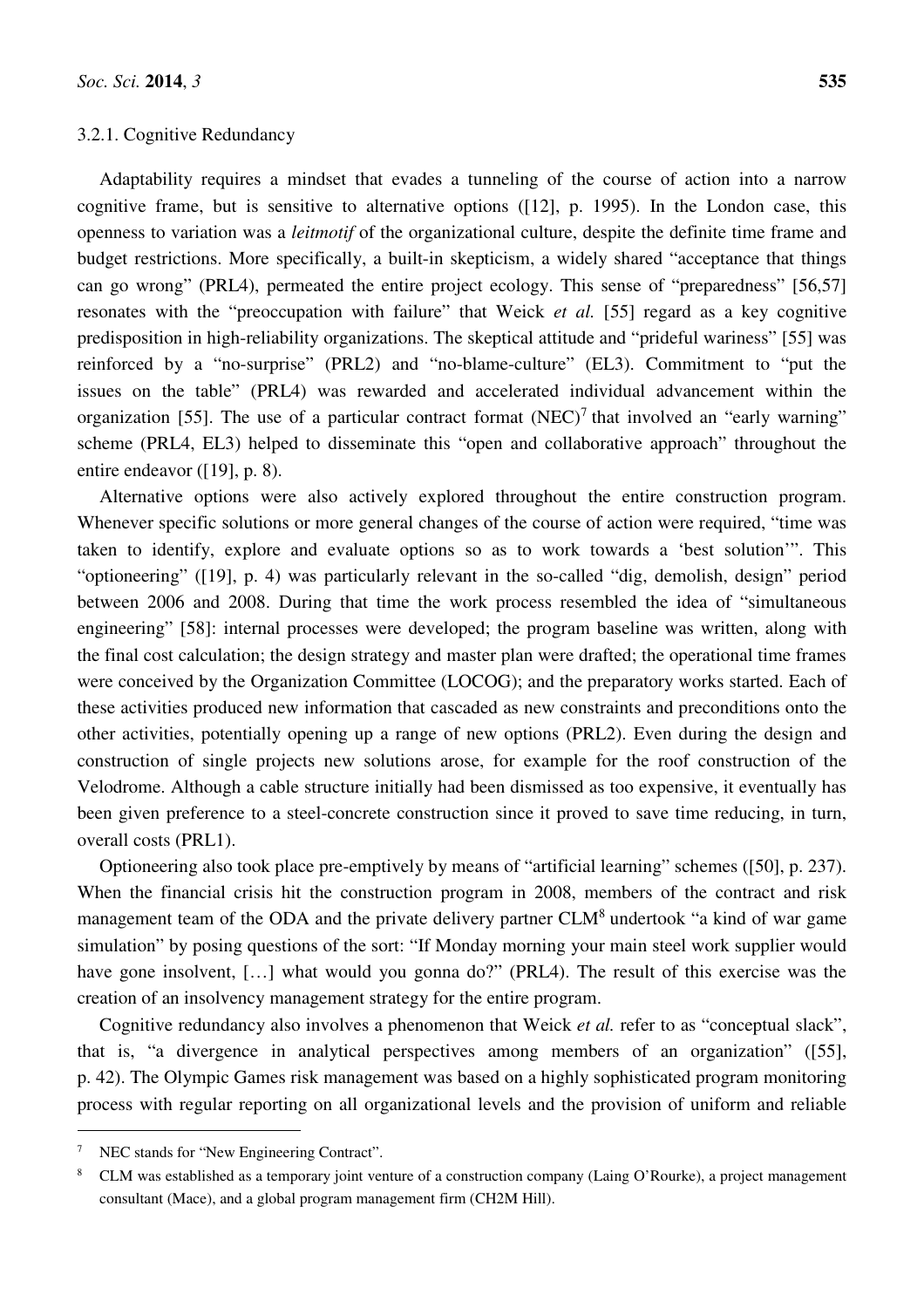information for executive management and external stakeholders. For senior management, however, this elaborate scheme was not the exclusive base for decisions: "You never rely a hundred percent on that. I rely maybe fifty percent on that. The other fifty percent is your antenna" (EL3). Senior management also routinely trusted in their "management-by-instinct" (EL1) and used their informal networks with contractors and consultants to obtain different views and gauge different options. Risk management, then, was based on a recurring triangulation of deductive algorithmic approaches with inductive heuristic guestimates on-site.

## 3.2.2. Organizational Redundancy

"Conceptual slack" was also institutionalized in the management processes of the ODA with the Programme Assurance Framework based on a "three lines of defense-model": the first line involved the ODA senior management team that was directly overseeing the projects; the second line comprised ODA's program oversight that both supported and controlled the effectiveness of the first line; the third line in turn reviewed and assured this control framework through an audit process internal to the ODA and externally supported by the consultancy Ernst  $\&$  Young [52]. Hence, the skepticism and prideful wariness were inscribed in the overall organizational make-up of the Olympic Games in order to avoid the pitfalls of trust.

The principle of organizational redundancy was also effectuated in the emblematic form of providing for buffers. Most prominently, the 9.3 billion GBP Public Sector Funding Package included a contingency fund of 2.75 billion GBP [40]. In the course of the financial crisis in 2008, for instance, the private developer of the Olympic Village was denied bank loans for this project. The ODA, however, took the development project into public ownership and renegotiated the contract with the developer who continued to act on a commission base (EL1). This rather radical step remained an exception though. The contingency fund was broken down for all 120 projects and the conditions of use were specified in every single contract by clearly distinguishing risks that had to be covered by the contractor and those for which the contingency could be used (CC1).

Buffers were also crucial in the scheduling of the program. Given the tight coupling of 120 highly interdependent projects as well as the strict schedule and the spatially constricted construction site, delays in one small job could ripple through the entire program (PL3, PL2). In order to cope with this risk, integration management had to "re-sequence the succession of projects" (PL3) according to the calculations of risk assessment by building time buffers into the schedule and paying attention to particularly critical tasks. Partially this re-sequencing simply implied to commence projects earlier than actually planned in order to create buffers for unexpected events (PL3; PRL2); partially it entailed to "overmanage" (PL1) problems for a certain time, that is, to concentrate resources on a sensitive issue until it was resolved (PL2).

#### 3.2.3. Relational Redundancy

The overarching goal of adaptability also imposes specific requirements on the relational structures of organizations ([17], p. 28). Above all, adaptability is enhanced by informal relational structures that in crisis situations are able to function outside the formal hierarchy and "allow for rapid pooling of cognitive knowledge to handle events that were impossible to anticipate" ([55], p. 47). Whereas formal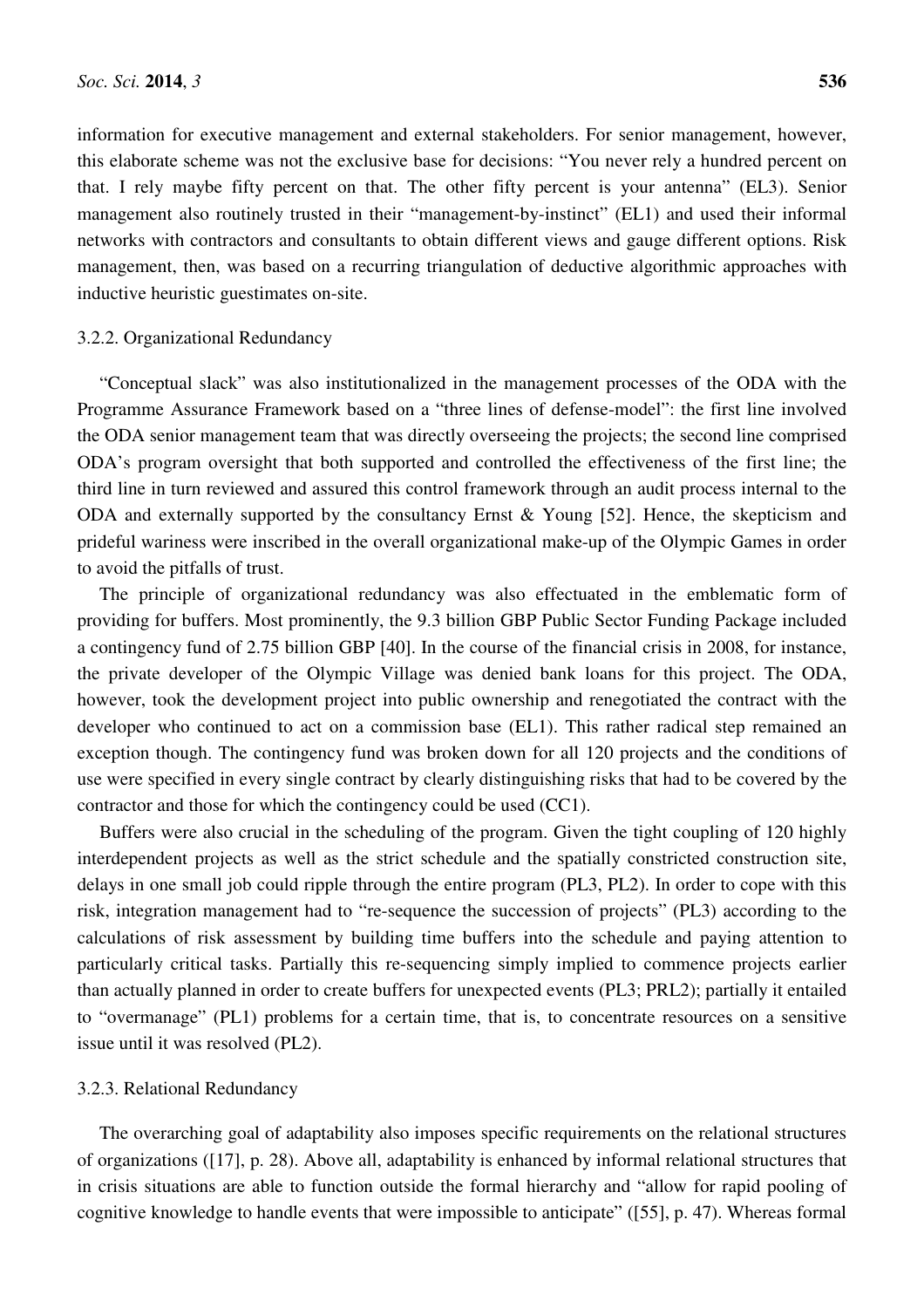l

relations are governed by the bureaucratic authority of *fiat*, informal relations depend on trust that "enlarges the pool of inputs before actions occur" ([59], p. 117). Weick *et al.* ([55], p. 47) describe such relational structures as "epistemic networks" that unfold *ad hoc* "when events get outside of normal operational boundaries […] and dissolve when normalcy returns", then continuing to exist in a "latent" status.

The existence of trust among the players within the Olympics construction program was in part produced by the open and collaborative "no blame" culture. In addition, trust was systematically enacted by organizational structures that distributed and decentralized responsibilities: "The power was not all held at the top. We all had very good delegation rights. Which meant we could keep things going very quickly. We worked very closely as a team very openly so we were really honest with each other, which was great" (PRL3).

The management also tried to leverage robust networks that had been established and proved reliable before the Olympic Games. In the early stages, for example, trustful relations that had been established during previous projects, above all on the Greenwich peninsula (PRL3, CC1), have been factored in the selection of consultancy firms for design and preparatory projects. The preference for already tried and tested relations, in fact, shaped the practice of employing contractors throughout the entire value chain. Even though this practice conflicted with EU procurement rules, the "relationship argument" strongly impinged upon the selection of contractors [19].

The entire enterprise, of course, could not be performed by relying exclusively on already proven relations. To forge new informal relations and to build rapport systematic opportunities for face-to-face encounters had to be provided for ([59], p. 117). On the program level, for instance, the co-location of different players in the project, including the LOCOG that liaised with the IOC and the sports associations, facilitated the process of optioneering in all phases of the program. During the design and planning phase, for instance, the ODA stroke a deal with the ExCeL Exhibition and Convention Centre located in the Docklands to relocate some sports activities there, in turn subsidizing the necessary extension of the ExCeL premises. This bargain was only feasible because LOCOG managed to easily adapt the operational planning for the Olympic Games and to negotiate the change with the affected sports associations (PRL3).

On the level of individual projects, co-location went beyond the boundaries of the organizational core and included contractors and consultancy firms as soon as the work on site had started. Joint offices for project teams were established either in the Olympic Park or in close vicinity. In the case of the preparatory projects, even the responsible regulatory authority, the Environmental Agency, co-located on site (EC2). The main purpose of co-location here was "to make sure that we could make quick decisions because there are inevitably things that change when you are on site" (PL1). Management, hence, deliberately adhered to the principle of co-location to enhance the project ecology's preparedness to inescapable disturbances within such a huge and complex program<sup>9</sup>.

<sup>9</sup> The principle of co-location was only suspended when a separate location helped to underpin the institutional autonomy of an authorizing agency (like in the case of the Planning Decision Team) or the importance of the legacy goal (as in the case of the OPLC/LLDC).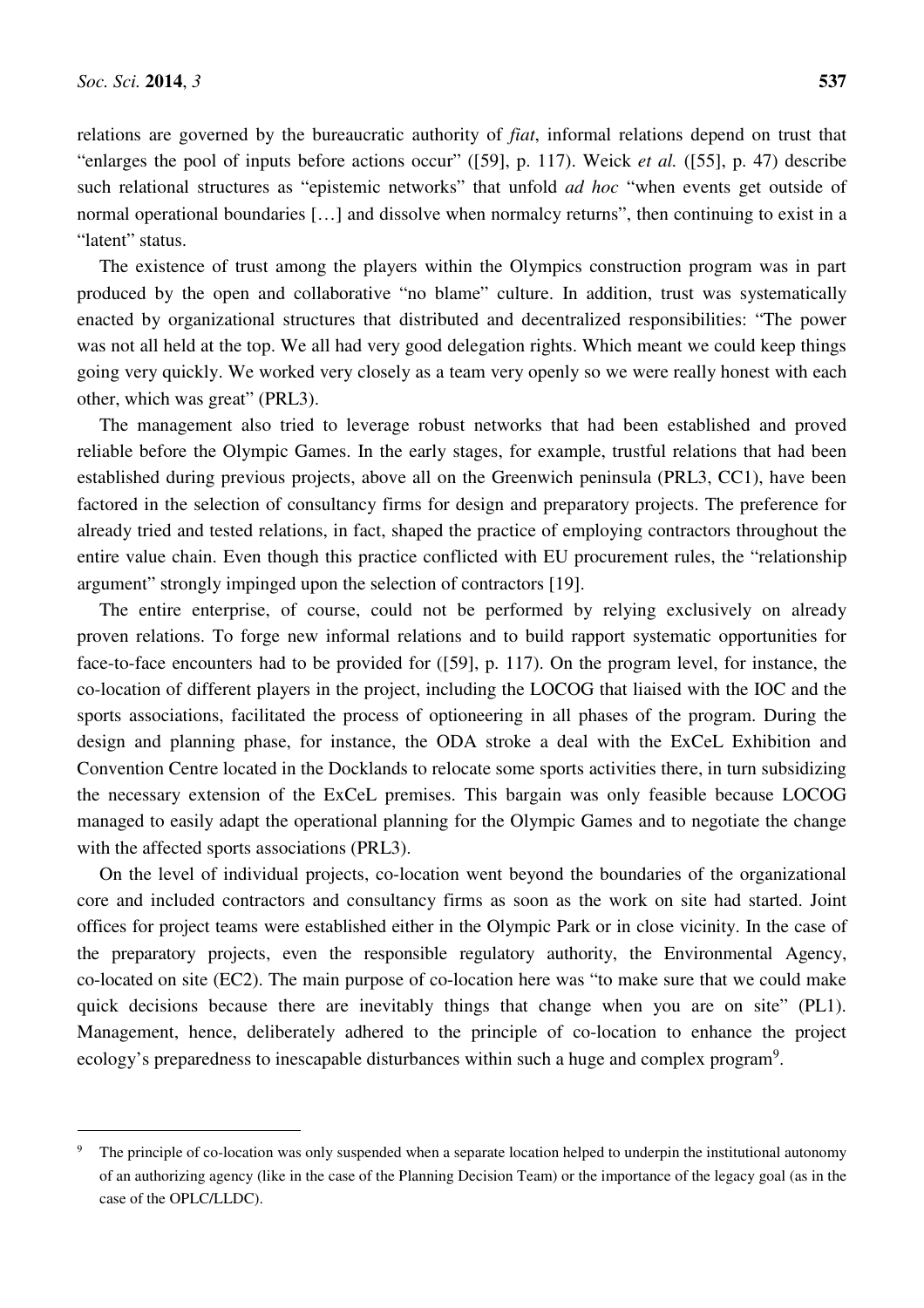The various dimensions of redundancy inscribed in the formal structures and enacted in informal practices provided the cognitive, organizational and relational preconditions for dealing with contingencies. The longer-term impacts of redundancy, however, were not limited to enhancing the passive responsiveness of the project ecology to external shocks. Rather the temporal and spatial overlaps, the shifting boundaries around projects and networks and distributed authority afforded a permanent reinterpretation of information and the generation of new knowledge [60]. Redundancy, in this sense, was generative. It increased the variance of potentially available courses of action ([61], p. 26ff), and created "an organizational space open to the perpetual redefinition of what might constitute an option" ([62], p. 1935).

# *3.3. Loose Coupling: Synergies through Separateness?*

Mega-events are complex systems, and the managing organizations have to match the systems' complexity in their own organizational set-up in order to cope with it [59]. Loose coupling provides an organizational answer to the demands of this law of "requisite variety" [63]. A system is loosely coupled if its elements share few variables or if common variables are weak relative to other factors influencing the elements [64]. Loose coupling in organizational terms implies that the various organizational units are relatively independent and can adjust to changing circumstances in different ways and at varying rates [60].

# 3.3.1. Distributed and Shifting Control

The responsibility for the London Games lay not with a single organizational body. On the level of macro-governance, this reflected the classic division of labor for Olympic Games [65]. On the one hand, the ODA was in charge of delivering the stage for the event, while London and UK authorities provided the funding for this task and oversaw its accomplishment. On the other hand, the LOCOG held the responsibility for the actual staging.

However, even within the construction program for the stage itself the ODA, a 300 staff public body, did not bear the sole responsibility, but was involved in a complex division of labor with CLM, the private sector delivery partner. CLM employed up to 600 staff at peak time, and during the entire venture approximately 2000 individuals had worked with CLM for shorter or longer periods of time (PRL2). This division of labor between ODA and CLM manifested the separation between an "upwards orientation" to government, stakeholders and the public sphere in general and a "downwards orientation" to delivery through the ecology of contractors that were freed from public representation and accounting ([19], p. 8). Moreover, this distribution of tasks allowed exploiting the flexibility of a private sector firm backed by three major founding companies (and three further strategic partners) that could more easily adapt to the fluctuating demands for labor than a public agency (PRL2).

Resonating with a paradigmatic feature of a heterarchy, the project ecology was not controlled by a single center, but control and responsibilities was distributed and shifted over time ([21], p. 1120). The entire program entailed a sequence of responsibilities shouldered by different bodies: ODA was in charge of venues and infrastructures, LOCOG was responsible for the Games, and OPLC/LLDC for its legacy. Although all three organizations were simultaneously dealing with the same object, the Olympic Park, both the site for the Games and for post-Games urban development, the prime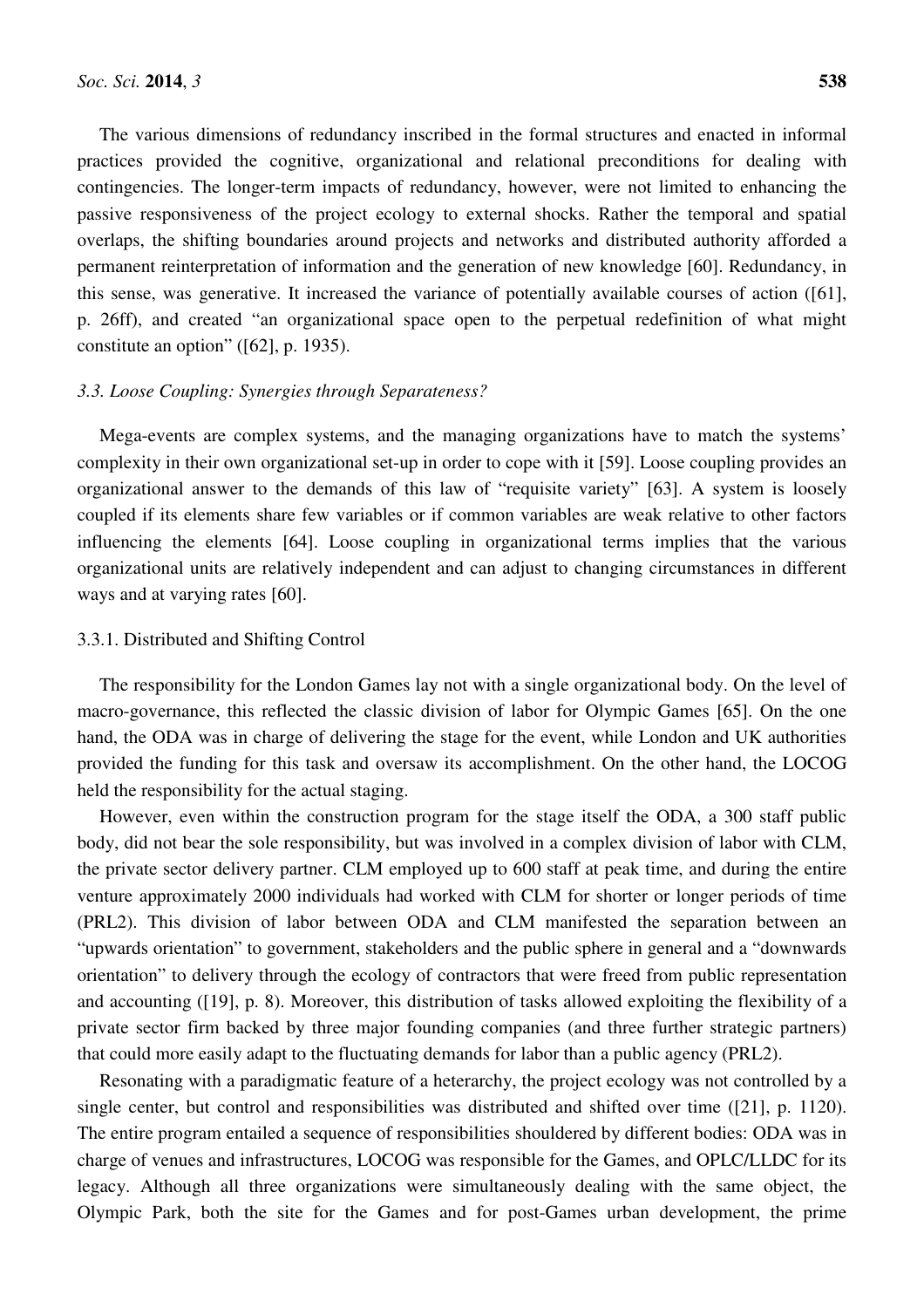responsibility for park operations migrated: from ODA to LOCOG seven months before the Games, and from LOCOG to the LLDC three months after the end of the Paralympics (ST1, LM1).

### 3.3.2. "Loose-Tight Approach"

The complex interdependencies within the construction program required rigor in terms of conforming to the reporting rules and meeting deadlines and quality targets. Within this framework of deadlines and targets, however, the individual project teams were largely independent in how to achieve the overall goal. Moreover, program management responded highly flexible when major changes in single projects occurred. This "loose-tight approach" ([19], p. 6) was coordinated both on the program level through a rigorous temporal timeframe and on the ground level by means of a thorough integration management that particularly focused on the interfaces between different projects (PL3, PL2).

# 3.3.3. Identity and Separateness

The loose coupling on the project level not only enhanced responsiveness and flexibility on the operational level. The conscious renunciation of a standard approach to implement tight integration in the entire project ecology preserved the identities, cultures and organizational routines of the various involved companies and their management, at least to some extent. Loose coupling facilitated the coexistence of a diverse set of practices and perspectives that had been developed in a range of different project, corporate and industrial contexts before the Olympic Games. Loose coupling thus allowed leveraging experience and learning sources from "outside" ([19], p. 12). Specific features of the program could even be attributed to key individuals and their previous career, e.g.:

- the culture of collaboration to the CEO of ODA, David Higgins;
- $\blacksquare$  the proactive optioneering to Mark Reynolds (MACE);
- the health and safety standards to Ian Galloway, the CLM program director, drawing on his experience in the oil and gas business of Bechtel;
- the rigorous program assurance to Richard Rook (Laing O'Rourke) [19].

Loose coupling, taken together, enhanced the responsiveness of the project ecology in at least three ways ([18], p. 538). First, the loosely coupled ecology yielded many independent sensing elements, and therefore "knew" its environment better. Loose coupling, second, reduced the risk of cumulative mistakes reinforced by positive feedback-loops through decentralized learning [66] and facilitated the abandonment of practices and rules that have become dysfunctional under new circumstances [67]. Third, loose coupling implied a degree of "compartmentalization" that preserved the identity and separateness of the companies and organizations that were involved in the enterprise. Cultures, routines and practices, phrased differently, that would have been streamlined and homogenized in a tightly coupled system could contribute to the overall pool of available problem perceptions and solutions. The pool, crucially, not only increased in terms of size but also in terms of variety which, in turn, enhanced the likelihood of novel "mutations" of practices and perceptions [61]. The critical value of loose coupling, again, resided in its generative capacities.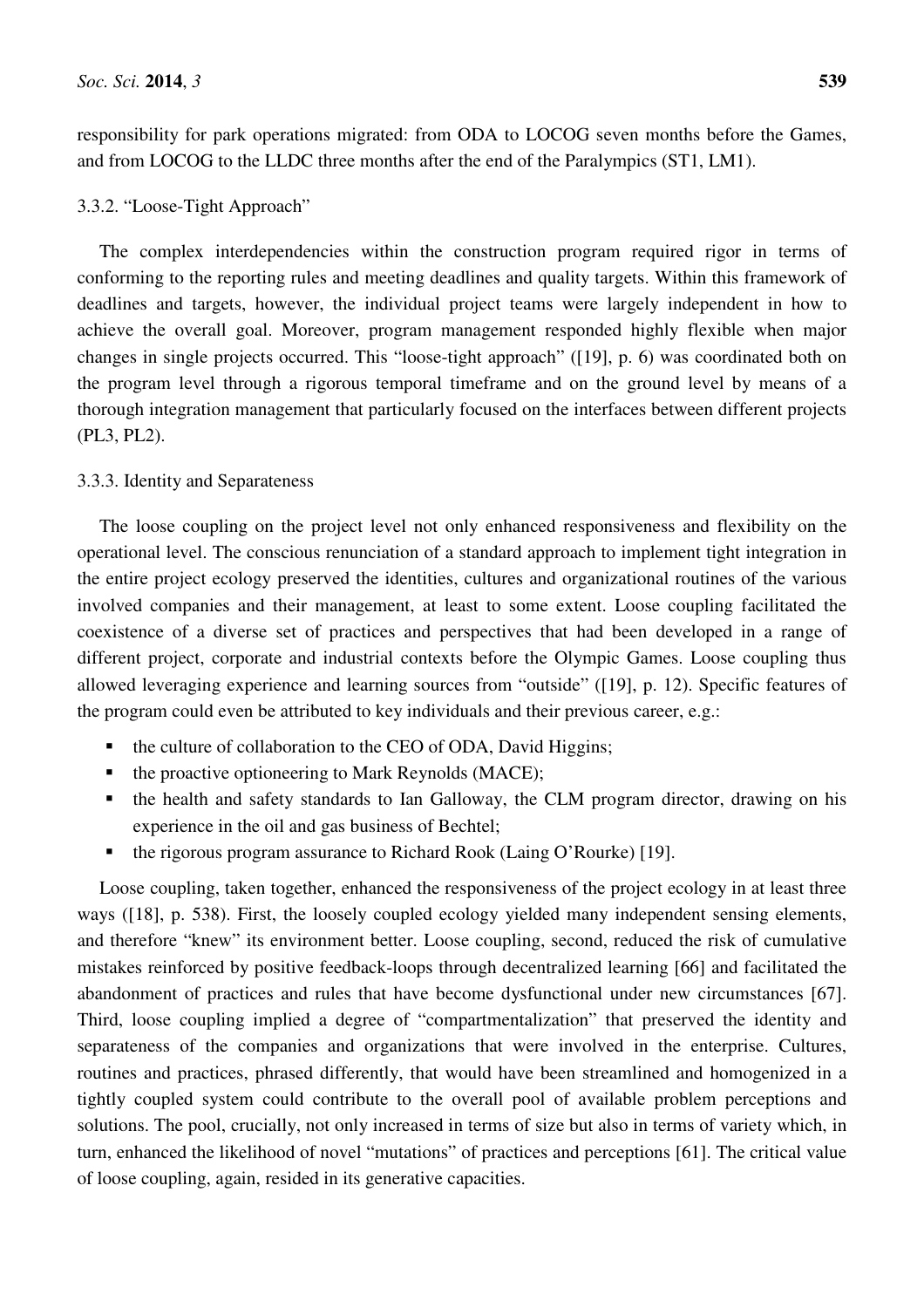#### **4. When Solutions Turn to Problems: The Risks of Heterarchies**

The intention of this paper, however, is not to praise heterarchy as a new master-paradigm offering nothing short of a universally applicable blueprint for coping with all sorts of contingencies, disruptions and shocks. Heterarchy, as we sought to substantiate, enhances adaptability to unforeseen challenges, but it is not an organizational recipe for absolute immunity against internal and external disturbances. The definition of heterarchies as complex systems with multiple, tangled and shifting hierarchies ([21], p. 1120) elucidates its ever-changing and evolving nature. In fact, this very nature makes for the adaptability of heterarchies. Yet, at the same time these key features also incur costs and risk [17].

Tolerance of *ambiguity*, to start with, affords a broader set of assumptions and sensitizes to a greater variety of options ([55], p. 42). The generation and preservation of different perspectives adds to the adaptability of the project ecology, at the same time, however, ambiguity can undermine its strategic action capacity. To make a decision literally means to cut through, and once the decision has been made, rival perspectives have to be put in parenthesis, at least temporarily ([17], p. 40). What is more, ambiguous demands run the risk of undermining accountability. As "multiple values" can be played off against each other, ambiguity tends to create incentives for opportunistic behavior [68]. By assigning the responsibilities for short-term (the event) and long-term (the legacy) objectives to different organizations, the temptation to externalize the costs of the own activities to other organizations arises. In London, for example, the massive public spending prior to the Olympic Games through the ODA had to be partly recovered by a different organization, the LLDC, charged with generating as much revenue as possible from selling the land on the Olympic site (LM1).

Regarding *redundancy* the major challenge consists in calculating an "optimum" of additional just-in case resources. A simple "the more, the better" does not work since an excess of redundancies might cause internal disturbances of their own. Calculation of an "optimal" amount of redundancy is further compounded by the fact that the costs of providing just-in-case resources might be calculated exactly while their opportunity costs remain unclear [17]. In any case, redundancies cost. In the London case, for example, the financial buffer of the contingency fund alone added up to 2.75 billion GBP (PL5). Also, the elaborate and complex program management costs amounted to 10 per cent of the total management costs, which is twice the level generally calculated ([19], p. 8). Critical voices consider therefore the public-private make-up of the program simply as an attempt of creating profit opportunities for private companies [13].

In the case of cognitive redundancies the "built-in skepticism" can turn into an excessive preoccupation with potential disturbances. Headlines like "more troops (in London) than at war in Afghanistan" and "£59,000 of public money to secure each competitor" [69] alluded to an apparent overemphasis on security, and not only created the impression of a "lockdown London" ([69], pp. 446–47; [70]), but also implied a significant cost increase.

The provision of organizational redundancies poses a further challenge: buffer capacities and extra abilities tend to degenerate during periods in which they are not employed and lie idle [17]. In the London case, the close interplay between temporary project organizations and the sponsoring parent firms mitigated this dilemma. Capabilities temporarily not needed, for instance, could be employed in other divisions of the CLM parent firms (PRL2) and later be reemployed at the Olympic Games in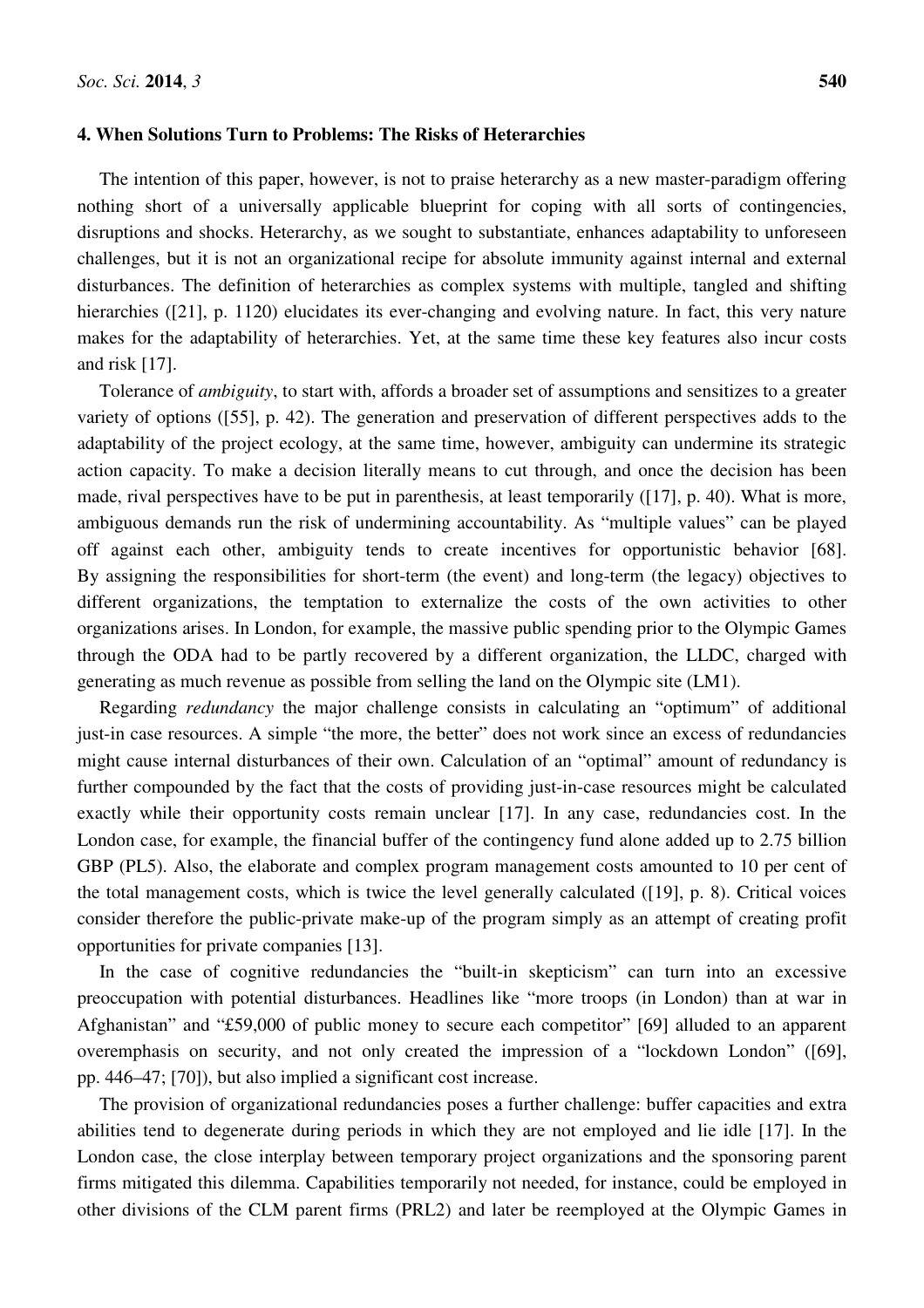case needed. Another risk of organizational redundancies is "social shirking" ([50], p. 235): the awareness of redundancies can encourage individual organizational units not to attend to problems assuming that some other units will eventually deal with them. In other words, the anticipation of multiple checks and balances can instigate collective irresponsibility. Provisions for organizational adaptability hence, paradoxically, can undermine it.

Very much like redundancy, *loose coupling* provides benefits—at extra costs. The multi-layered organizational fabric of a loosely coupled project ecology multiplies the number of interfaces and thus escalates transaction costs [17]. Relations must be regulated through complex contracts that specify the conditions, for example for risk ownership and performance assessment, in detail. Also, the control of contract fulfillment is a costly undertaking that could be performed more easily in a single, tightly integrated organizational body. Moreover, loose coupling can hamper cross-organizational learning since knowledge might be lost in the transfer across multiple interfaces and through weak ties. In the London case, this learning challenge is clearly evident in the process of shifting responsibilities for Olympic Park operations. The handover from one organization to another constituted a complex endeavor, including working side by side over a period of several months as well as mutual seconding of staff in order to transfer embodied knowledge as completely as possible across organizational interfaces (ST1).

Finally, compartmentalization in loosely coupled ecologies induces additional risks. Extensive compartmentalization might compromise systemic perspectives on the entire project ecology. Loose coupling could confine risk assessment, for example, to single organizational units and thereby fail to reveal the potentially systemic consequences of a single local incident. In addition, compartmentalization is prone to aggravate loyalty conflicts emblematic for complex project ecologies [71]. In the perspective of individual professionals, the Olympic Games episode is an important stepping stone within their careers. This ambition of individual advancement tends to create loyalty conflicts with the general objectives of the overall venture. For the pre-event period, the convergence of individual and project objectives are likely since career perspectives of every project participant is tied to the success of the Olympic Games [19]. When it comes to post-event times, however, professionals intend to capitalize on the overall success of the event. However, rather than remaining loyal to the legacy agenda of the Olympic Games, and engaging in the tiresome process of *local* regeneration of a deprived area, professionals seek to leverage the success of the event for a career in *national* or *global* public institutions and companies.

# **5. Conclusions: From Organizational to Urban Adaptability?**

This paper started from the counter-intuitive assumption of a structural analogy between mega-events and large-scale disasters. Both imply forceful interruptions of everyday routines, and both involve imperatives for imminent action. Similar to the immovable deadline of an opening ceremony in front of a global audience, an imminent natural disaster triggers a complex set of preparations and precautions to cope with the inescapable forthcoming shock. In the case of mega-events, of course, this shock is self-induced. In fact, cities deliberately compete to host a mega-event. However, once selected, they are locked in a fight against the unstoppable "countdown-time" [72].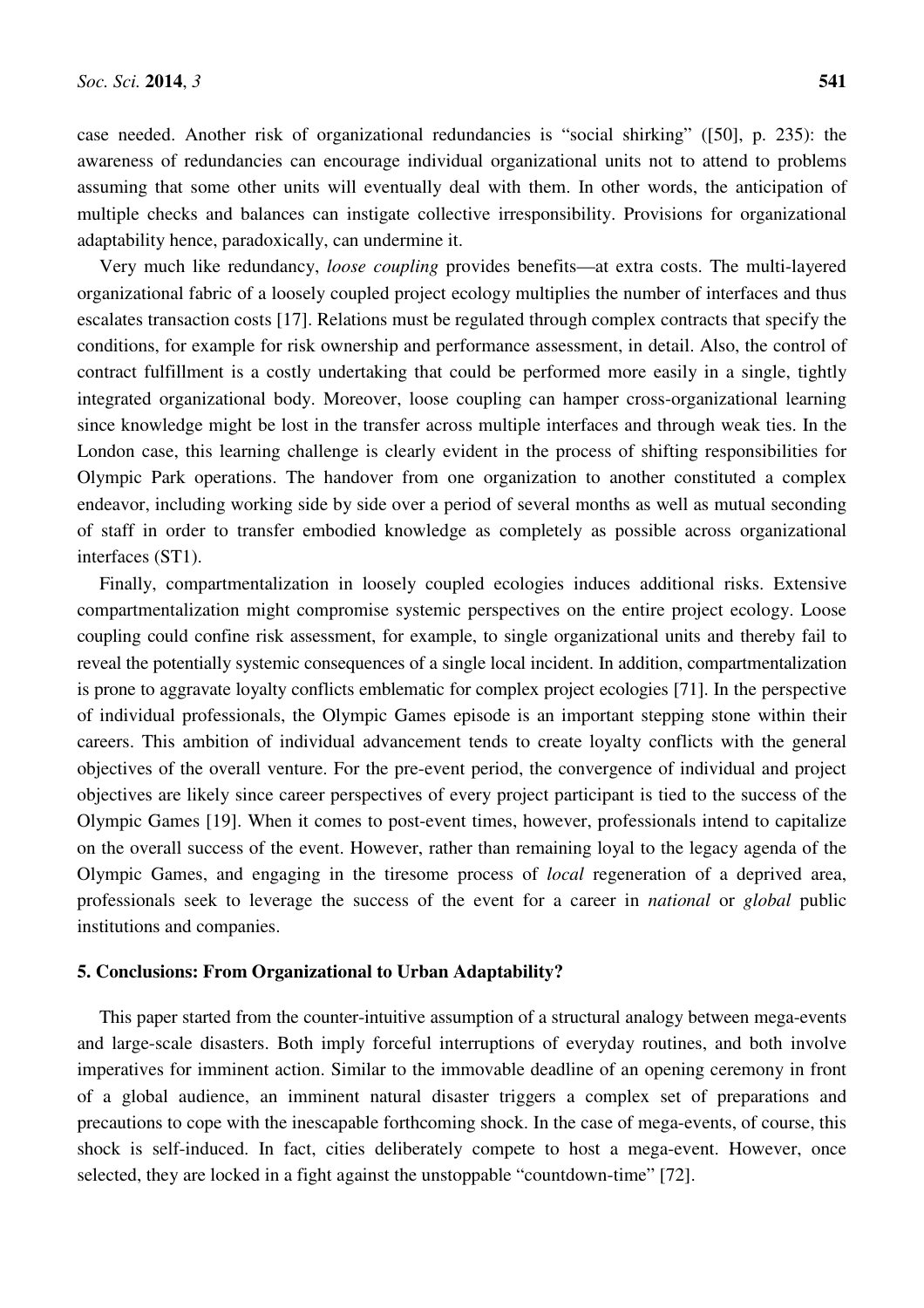The action-generating capacity of mega-events is a key motivation of cities (and nations) for this self-inflicted shock therapy when they decide to bid for hosting Olympic Games, EXPOs, Cultural Capital of Europe and other prestigious spectacles. This "self-doping" ([73], p. 21) is a paradoxical move: Cities deliberately decide to relinquish autonomy to an external powerful actor (like the IOC, for example) in order to regain strategic-acting capacity to reach wide-ranging urban goals. The self-induced "state of emergency" is used to overcome the manifold restrictions of everyday administrative procedures and routinized political processes.

In the face of the daunting challenges of hosting a mega-event, cities traditionally have resorted to *hierarchical* approaches to assure a tight grip on involved agencies and stakeholders. The chief imperative of *adapting* to these daunting circumstances in a hierarchical fashion frequently implied a neglect of the enormous complexity of a mega-event like the Olympic Games ([12], p. 1991). By ignoring that in a complex system small incidents can turn into major disasters [74], the ostensible security and predictability of hierarchy, paradoxically, increased the vulnerability of the entire venture.

In a deliberate attempt to learn from the past record of cost escalations, abandoned or oversized venues and infrastructures and failed legacy regeneration schemes, the project ecology in charge of the London Games was geared towards *adaptability* to cope with unforeseeably changing circumstances. This overarching goal did not imply to discard hierarchy altogether. Rather, the project ecology was furnished as a *heterarchy* with multiple, tangled and shifting hierarchies [20]. Rather than suppressed, the complexity of the venture was appreciated.

Critically, the London project ecology pursued a learning strategy that sought to draw lessons from the mistakes made elsewhere, be it in previous host cities, in other large construction projects or in earlier urban regeneration schemes. This learning strategy represented the *cognitive dimension* of adaptability. Underpinned by a collective "acceptance that things can go wrong" (PRL4), learning fostered "mindfulness" that is an "enriched awareness […] that facilitates the construction, discovery, and correction of unexpected events capable of escalation" ([55], p. 37). Mindfulness qualifies the appropriateness of strict hierarchy and foregrounds the probability of necessary deviations from plan. By nurturing skepticism and reflexivity, mindfulness affords an antidote to the "optimism bias" that, according to Flyvbjerg *et al.* [3], lies at the heart of many mega-project failures.

"Learning from the failures of others" is a central strategy of "effective high reliability organizations" ([55], p. 54) since in nuclear power production, space travel and air traffic control trial-and-error-learning for obvious reasons is not an option. The structural analogy between events and disasters, therefore, is also reflected on the organizational level: The London Olympics project ecology embodied a general attitude that was strongly reminiscent of the culture of organizations whose everyday business is avoiding disastrous events. This attitude directed the attention of all those involved to acknowledge the systemic vulnerability of an exceptional and complex global event.

Mindfulness and preparedness to changing circumstances, however, only can be actualized with resources and capacities that allow to implement responses and to generate alternative courses of action. Here, the *structural dimension* of adaptability comes into effect. Options arise out of multiple evaluative principles (ambiguity), additional resources and multiple inter-linkages (redundancy), and compartmentalization and de-centralized responsibilities (loose coupling). These heterarchic attributes precluded that the London Olympics project ecology became unconditionally locked in the countdown towards the event, and was able to widen the corridor for alternative actions during this countdown.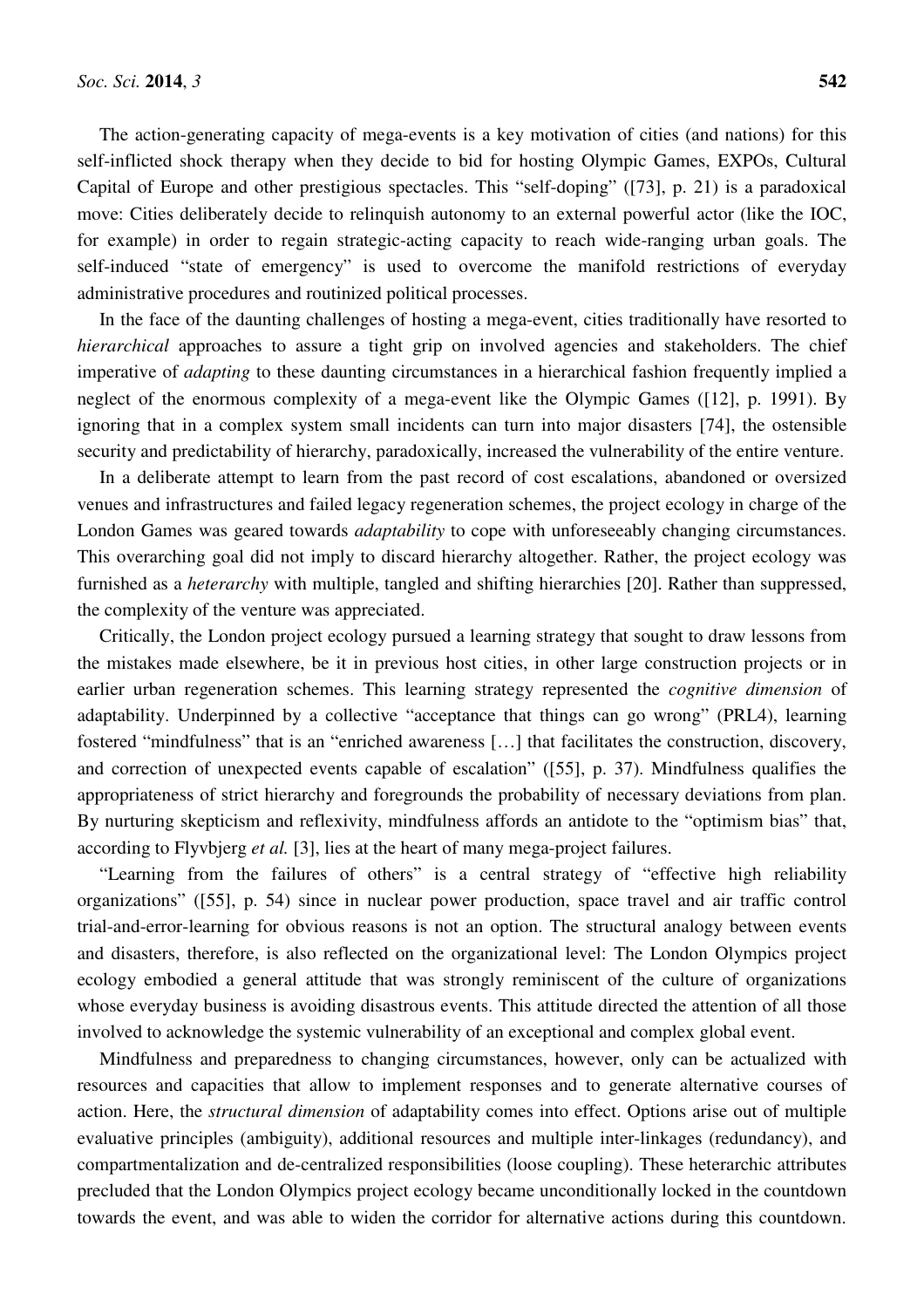Tolerance of ambiguity, redundancy and loose coupling added to the "organizational reflexivity" by enhancing, as Stark ([68], pp. 1021–22) puts it, "the possibilities for cross-fertilization inside and across organizations where multiply operative legitimating principles collide".

The heterarchic elements, unquestionably, not only added to adaptability, but also to the total bill of the venture in a quite significant fashion. Can this bill be justified with the eventual impacts of the expected (and promised) action-generation capacity of the mega-event? Does the organizational adaptability of the project ecology translate into urban adaptability? Put briefly: Has the self-doping worked?

These are daunting questions, of course, particularly since the effects on Greater London will only materialize in a longer term. However, from the evidence presented here, two interconnected mechanisms of transferring adaptability into the wider urban fabric appear feasible: the reputation of a venture that is perceived as successful, and the post-Olympic Games trajectories of the involved individuals. Both mechanisms will work rather selectively and most likely will have an impact on three levels.

First, the obvious success of organizing a most complex mega-event by drawing lessons from previous instances and vigilantly attending to risks and contingencies is the success of a new, more skeptical and less euphoric style of staging an event. It could lay the foundations for a new and more robust "London model" [13] of realizing mega-projects and mega-events that will inform future undertakings of this kind in London, but presumably will also be circulated across the nation and the globe. One group of players will definitely receive the lion's share of the symbolic profit: the global consultancies which actively contributed to the London Games and which now act as global carriers of "shockproof" Olympic Games [75].

Second, the career-boost through the involvement in a successful mega-event in the London case is definitely true for the senior management. They almost without exception have landed prominent positions in project management consultancies, construction companies and public sector institutions. This career lift might affect the adaptability of the urban system by reshuffling the elite structure, "giving newcomers access to relational spaces already institutionalized" ([76], p. 1138). In the case of London, as national capital, this rejuvenation of relational systems particularly affected institutions and organizations of a national range and less the locally oriented growth coalitions. Moreover, the new management elite may carry key ideas of adaptability, and particularly its cognitive dimension, onto their new jobs ([19], p. 13). The career paths of management members, then, might function as channels for the diffusion of a more mindful management style.

Third, the upward momentum yielded through the symbolic profit of the Olympic Games is particularly reflected on a national and even global scale. Local borough administrations and other locally oriented organizations, it seems, hardly benefitted from the learning dynamics triggered in the run-up period of the event. The boroughs were involved in the planning and organization of the event, but in a rather reactive and corrective position. Moreover, there was an irreversible brain drain from the boroughs to the Olympic Games. Hence, there is some reason to believe that local organizations were rather weakened than strengthened through the success of the Olympic Games. This is all the more valid as a part of the costs for the Olympic Games are now to be recovered by the revenues from selling the land in the Olympic Park.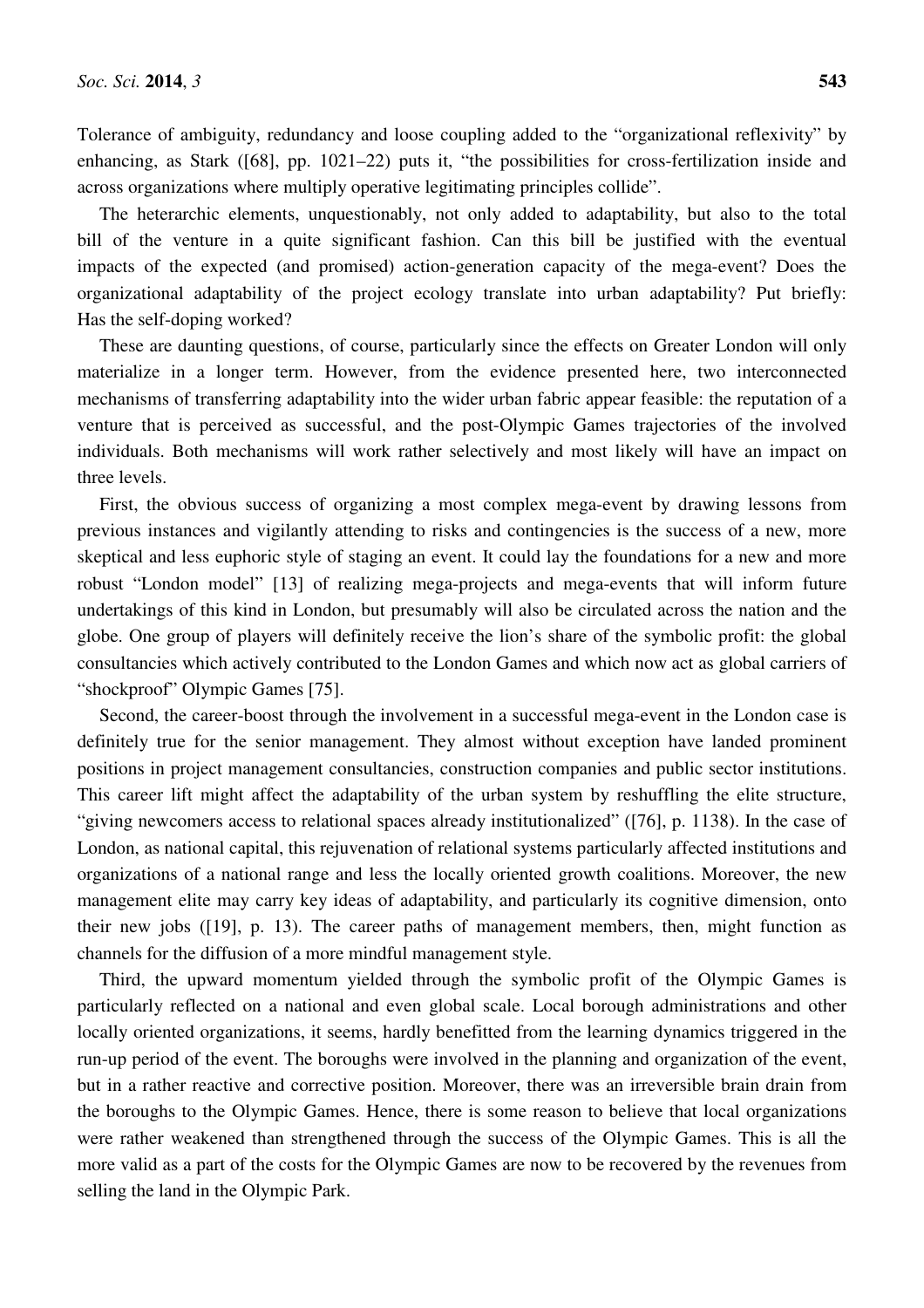The London Olympics were originally conceived as a regeneration project for the eastern part of the city. The local legacy was not only the essential element of political objectives, but also institutionalized as an independent component within the project ecology. Nonetheless, it is this local legacy that seems to bear the costs of the Olympic Games' success as their symbolic profit is largely exploited on a national and global scale.

# **Author Contributions**

The paper was written jointly by both authors.

# **Appendix**

# *Interview Code Key*

- EL Executive level core organizations
- PRL Programme level core organizations
- PL Project level core organizations
- LM Legacy management
- ST Staging organization
- EC Engineering Contractor
- CC Construction Contractor
- BS Borough stakeholder
- GS Government stakeholder

# **Conflicts of Interests**

The authors declare no conflict of interest.

# **References**

- 1. Greg Clark. *Local Development Benefits from Staging Global Events*. Paris: Organisation for Economic Co-Operation and Development (OECD), 2008.
- 2. Will Jennings. *Olympic Risks*. Basingstoke: Palgrave Macmillan, 2012.
- 3. Bent Flyvbjerg, Nils Bruzelius, and Werner Rothengatter. *Megaprojects and Risk: An Anatomy of Ambition*. Cambridge: Cambridge University Press, 2003.
- 4. Kompreser Collective. "Athens 2004, constructing the city of crisis." *City: Analysis of Urban Trends, Culture, Theory, Policy, Action* 16 (2012): 461–67.
- 5. Jens Alm. *World Stadium Index. Stadiums Built for Major Sporting Events—Bright Future or Future burden?* Copenhagen: Danish Institute for Sports Studies/Play the Game, 2012.
- 6. COHRE. *Fair Play for Housing Rights. Mega-Events, Olympic Games and Housing Rights. Opportunities for The Olympic Movement and Others.* Geneva: COHRE, Geneva international academic network (gian), 2007. Available online: http://www.cohre.org/sites/default/files/ fair\_play\_for\_housing\_rights\_2007\_0.pdf (accessed on 2 June 2013).
- 7. Marlys K. Christianson, Maria T. Farkas, Kathleen M. Sutcliffe, and Karl E. Weick. "Learning Through Rare Events: Significant Interruptions at the Baltimore & Ohio Railroad Museum." *Organization Science* 20 (2009): 846–60.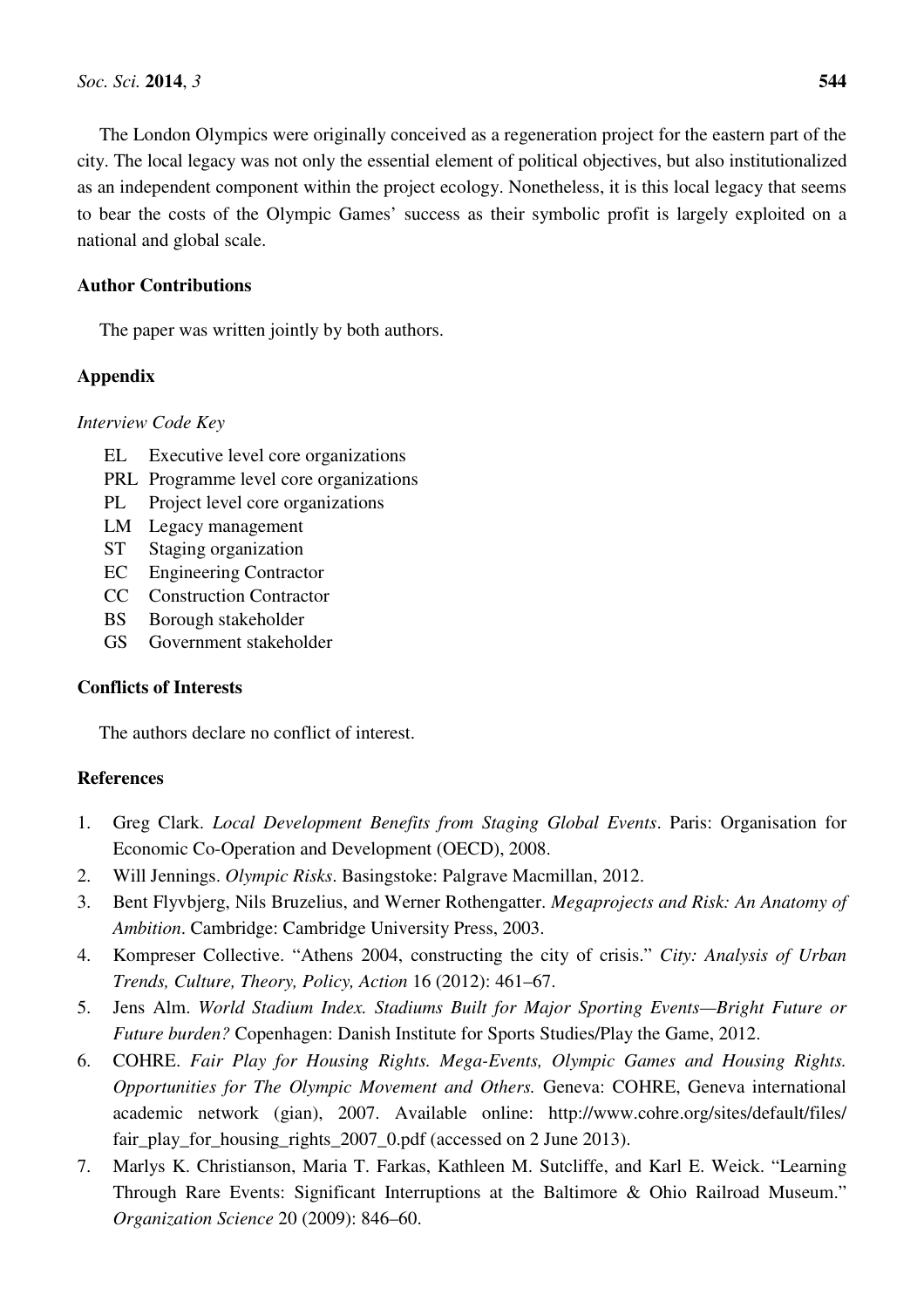- 8. Graeme Hayes, and John Horne. "Sustainable Development, Shock and Awe? London 2012 and Civil Society." *Sociology* 45 (2011): 749–64.
- 9. Olympic Games Study Commission. *Interim Report to the 114th IOC Session. Results of Expert Studies*. Lausanne: International Olympic Committee (IOC), 2002.
- 10. Will Jennings, and Martin Lodge. "Critical Infrastructures, Resilience and Organisation of Mega-Projects: The Olympic Games." In *Anticipating Risks and Organising Risk Regulation*. Edited by Bridget M. Hutter. Cambridge: Cambridge University Press, 2010, pp. 161–64.
- 11. Charles Perrow. "The Limits of Safety: The Enchancement of a Theory of Accidents." *Journal of Contingencies and Crisis Management* 2 (1984): 212–20.
- 12. Willem Salet, Luca Bertolini, and Mendel Giezen. "Complexity and Uncertainty: Problem or Asset in Decision Making of Mega Infrastructure Projects?" *International Journal of Urban and Regional Research* 37 (2012): 1984–2000.
- 13. Mike Raco. "Delivering Flagship Projects in an Era of Regulatory Capitalism: State-led Privatization and the London Olympics 2012." *International Journal of Urban and Regional Research* 30 (2013): 1–22.
- 14. Martin Müller. "The Topological Multiplicities of Power: The Limits of Governing the Olympics." *Economic Geography* 90 (2014): 321–39.
- 15. Barry M. Staw, Lance E. Sandelands, and Jane E. Dutton. "Threat Rigidity Effects in Organizational Behavior: A Multilevel Analysis." *Administrative Science Quarterly* 26 (1981): 501–24.
- 16. William H. Starbuck. "Cognitive Reactions to Rare Events: Perceptions, Uncertainty, and Learning." *Organization Science* 20 (2009): 925–37.
- 17. Gernot Grabher. *Lob der Verschwendung. Redundanz in der Regionalentwicklung: Ein sozioökonomisches Plädoyer*. Berlin: Edition Sigma, 1994. (In German)
- 18. Gernot Grabher, and David Stark. *Restructuring Networks in Post-Socialism: Legacies, Linkages and Localities*. Oxford: Oxford University Press, 1997.
- 19. Ian Mackenzie, and Andrew Davies. *Lessons Learned from the London 2012 Olympic and Paralympic Games Construction Programme. Learning Legacy Research Summary*. London: Olympic Delivery Authority, 2011. Available online: http://learninglegacy.independent.gov.uk/ documents/pdfs/programme-organisation-and-project-management/425009-234-innovationaw.pdf (accessed on 2 June 2013).
- 20. Douglas Hofstadter. *Gödel, Escher, Bach: An Eternal Golden Braid*. New York: Basic Books, 1979.
- 21. Edgar Taschdjian. "The Role of Ambivalence in Heterarchic Social Systems." In *Human Systems, Sociocybernetics, Management and Organizations*. Edited by George E. Lasker. New York: Pergamon Press, 1981, pp. 1010–23.
- 22. Gernot Grabher. "The Project Ecology of Advertising: Tasks, Talents and Teams." *Regional Studies* 36 (2002): 245–62.
- 23. Gernot Grabher. "Temporary Architectures of Learning: Knowledge Governance in Project Ecologies." *Organization Studies* 25 (2004): 1491–514.
- 24. Gernot Grabher, and Oliver Ibert. "Project Ecologies: A Contextual View on Temporary Organizations." In *Oxford Handbook on Project Management.* Edited by Peter W.G. Morris, Jeffrey K. Pinto and Jonas Söderlund. Oxford: Oxford University Press, 2011, pp. 175–201.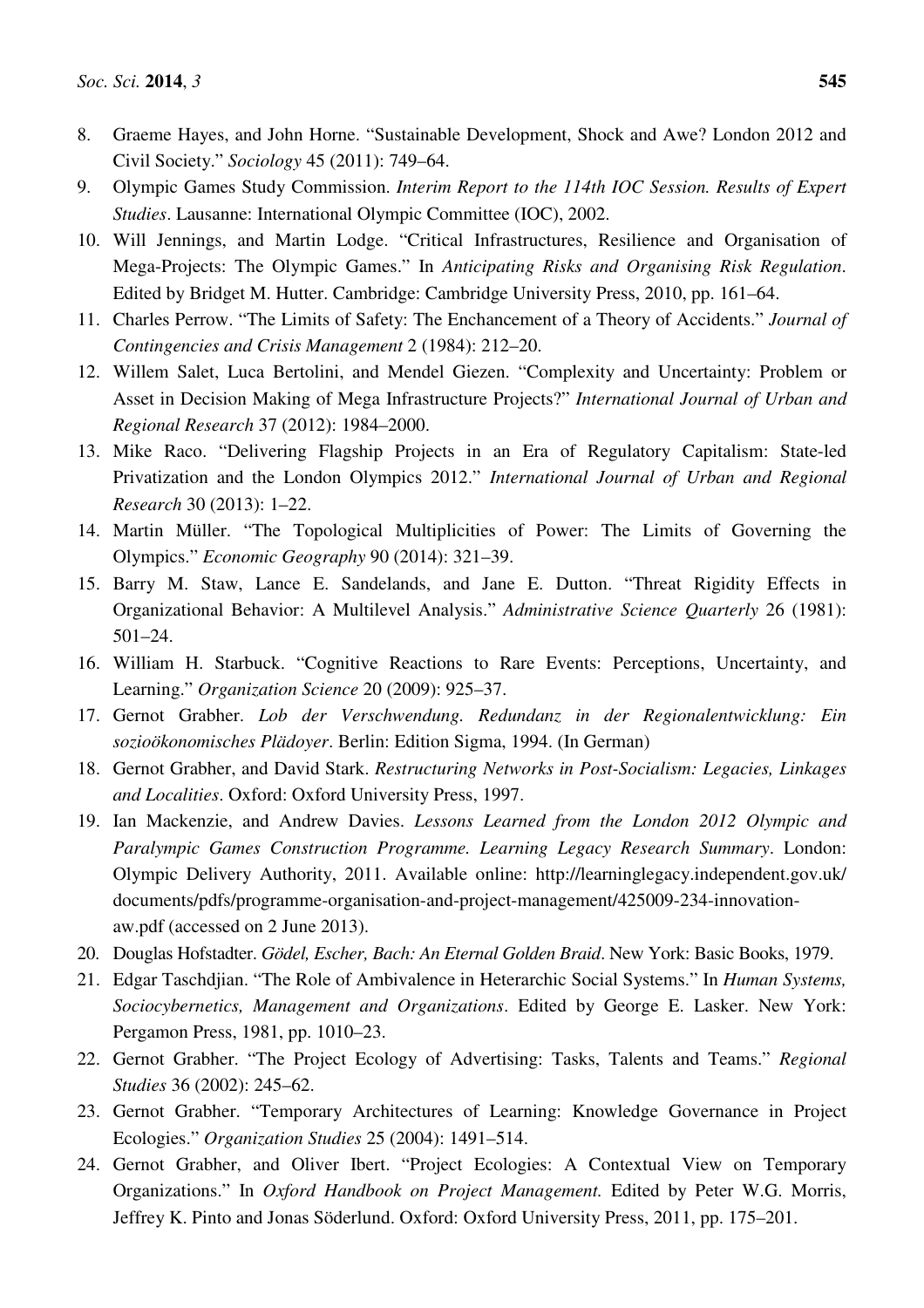- 26. Warren S. McCulloch. "A Heterarchy of Values Determined by the Topology of Nervous Nets." *Bulletin of Mathematical Biophysics* 7 (1945): 89–93.
- 27. Carole L. Crumley. "Remember How to Organize: Heterarchy Across Disciplines." In *Nonlinear Models for Archaeology and Anthropology.* Edited by Christopher S. Beekman and William S. Baden. Aldershot: Ashgate, 2005, pp. 35–50.
- 28. Marvin Minsky, and Seymour Papert. *Artificial Intelligence Progress Report (AI Memo 252)*. Cambridge: MIT Artificial Intelligence Laboratory, 1972.
- 29. David Stark. *The Sense of Dissonance. Accounts of Worth in Economic Life*. Princeton: Princeton University Press, 2009.
- 30. Roderick J. McIntosh. "Clustered cities of the Middle Niger." In *Africa's Urban Past*. Edited by David M. Anderson and Richard Rathbone. Oxford: James Currey, 2000, pp. 19–35.
- 31. Daniel Halbertsamm. "Constitutional Heterarchy: The Centrality of Conflict in the European Union and the United States." In *Ruling the World? Constitutionalism, International Law, and Global Governance*. Edited by Jeffrey L. Dunoff and Joel P. Trachtman. Cambridge: Cambridge University Press, 2009, pp. 326–55.
- 32. Gunnar Hedlund. "The hypermodern MNC: A heterarchy?" *Human Resource Management* 25 (1986): 9–35.
- 33. Christopher Williams, and Soo H. Lee. "Political Heterarchy and Dispersed Entrepreneurship in the Mnc." *Journal of Management Studies* 48 (2011): 1243–68.
- 34. Ronald Wall, and Bert van der Knaap. "Centrality, Hierarchy and Heterarchy of Worldwide Corporate Networks." In *International Handbook of Globalization and World Cities*. Edited by Ben Derudder, Michael Hoyler, Peter J. Taylorand and Frank Witlox. Cheltenham: Edward Elgar, 2012, pp. 209–29.
- 35. Carole L. Crumley. "Heterarchy." In *International Encyclopedia of the Social Sciences*. Edited by William A. Darity. New York: Macmillan Reference, 2008, pp. 468–69.
- 36. Kyriakos M. Kontopoulos. *The Logics of Social Structure*. Cambridge: Cambridge University Press, 1993.
- 37. Ilse Schoep, and Carl Knappett. "Dual Emergence: Evolving Heterarchy, Exploding Hierarchy." In *The Emergence of Civilisation Revisited*. Edited by John C. Barrett and Paul Halstead. Oxford: Oxbow Books, 2004, pp. 21–37.
- 38. Gernot Grabher. "Ecologies of creativity: The Village, the Group, and the heterarchic organisation of the British advertising industry." *Environment and Planning A* 33 (2001): 351–74.
- 39. Gernot Grabher. "Adaptation at the Cost of Adaptability? Restructuring the East German Regional Economy." In *Restructuring Networks in Post-Socialism: Legacies, Linkages, and Localities.* Edited by Gernot Grabher and David Stark. Oxford: Oxford University Press, 1997, pp. 107–34.
- 40. National Audit Office (NAO). *The Budget for the London 2012 Olympic and Paralympic Games*. London: National Audit Office, 2007. Available online: http//www.nao.org.uk (accessed on 2 June 2013).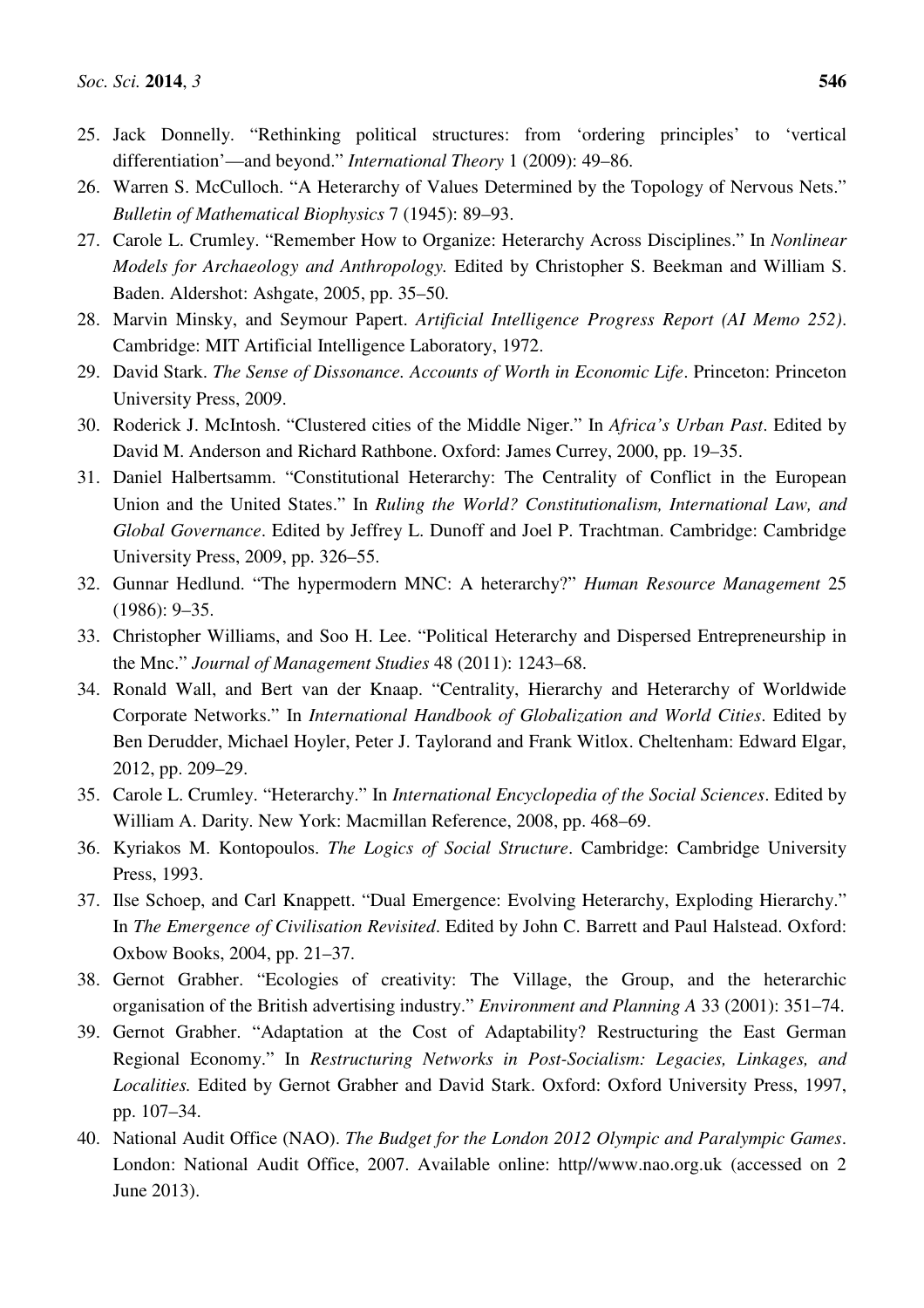- 41. University of Oxford. "London Olympics on track to be most costly Games ever." *Press Release,*  Oxford, paper presented on 25 July 2012. Available online: http://www.ox.ac.uk/media/ news stories/2012/120625.html (accessed on 2 June 2013).
- 42. Gary Armstrong, Dick Hobbs, and Iain Lindsay. "Calling the Shots: The Pre-2012 London Olympic Contest." *Urban Studies* 48 (2011): 3169–84.
- 43. Olympic Games Study Commission. *Report to the 115th IOC Session*. Lausanne: International Olympic Committee (IOC), 2003.
- 44. Brian Chalkley, and Stephen Essex. "Urban development through hosting international events: A history of the Olympic Games." *Planning Perspectives* 14 (1999): 369–94.
- 45. Glen Searle. "Uncertain Legacy: Sydney's Olympic Stadiums." *European Planning Studies* 10 (2002): 845–60.
- 46. John R. Gold, and Margaret M. Gold. "Introduction." In *Olympic Cities. City Agendas, Planning, and the World's Games, 1896–2012*. Edited by John R. Gold and Margaret M. Gold. Oxfordshire: Routledge, 2007, pp. 1–11.
- 47. Eva Kassens-Noor. *Planning Olympic Legacies. Transport. Dreams and Urban Realities*. Abingdon: Routledge, 2012.
- 48. Mark Davidson, and Donald Mc Neil. "The Redevelopment of Olympic Sites: Examining the Legacy of Sydney Olympic Park." *Urban Studies* 49 (2012): 1625–41.
- 49. Kenna Kintrea. *Programme Management. Lessons learned from the London 2012 Games construction project*. London: Olympic Delivery Authority*,* 2012. Available online: http://learninglegacy.independent.gov.uk/documents/pdfs/programme-organisation-and-projectmanagement/425751-ll-prog-management-tagged.pdf (accessed on 2 June 2013).
- 50. Scott D. Sagan. "Toward a Political Theory of Organizational Reliability." *Journal of Contingencies and Crisis Management* 2 (1994): 228–40.
- 51. Anthony Downs. "Up and down with ecology—The issue-attention cycle." *The Public Interests* 28 (1972): 38–50.
- 52. Dennis Hone, and David Higgins. "Delivering London 2012: Organization and Programme." *Civil Engineering* 164 (2011): 5–12.
- 53. Mike Cornelius, Paul Dickinson, John Fernau, and Morag Stuart. "Delivering London 2012: procurement." *Civil Engineering* 164 (2011): 34–39.
- 54. Niklas Luhmann. "The Autopoiesis of Social Systems." In *Sociocybernetic Paradoxes: Observation, Control and Evolution of Self-Steering Systems*. Edited by Felix Geyer and Johannes van der Zeuwen. London: Sage, 1986, pp. 172–92.
- 55. Karl E. Weick, Kathleen M. Sutcliffe, and David Obstfeld. "Organizing for High Reliability: Processes of Collective Mindfulness." In *Crisis Management.* Edited by Arjen Boin. London: SAGE, 1999, pp. 32–66.
- 56. Ben Anderson. "Preemption, precaution, preparedness: Anticipatory action and future geographies." *Progress in Human Geography* 34 (2010): 777–98.
- 57. Ash Amin. "Surviving the Turbulent Future." *Environment and Planning D: Society and Space*  31 (2013): 140–56.
- 58. Michael C. Dorf, and Charles F. Sabel. "A Constitution of Democratic Experimentalism." *Columbia Law Review* 98 (1998): 267–473.